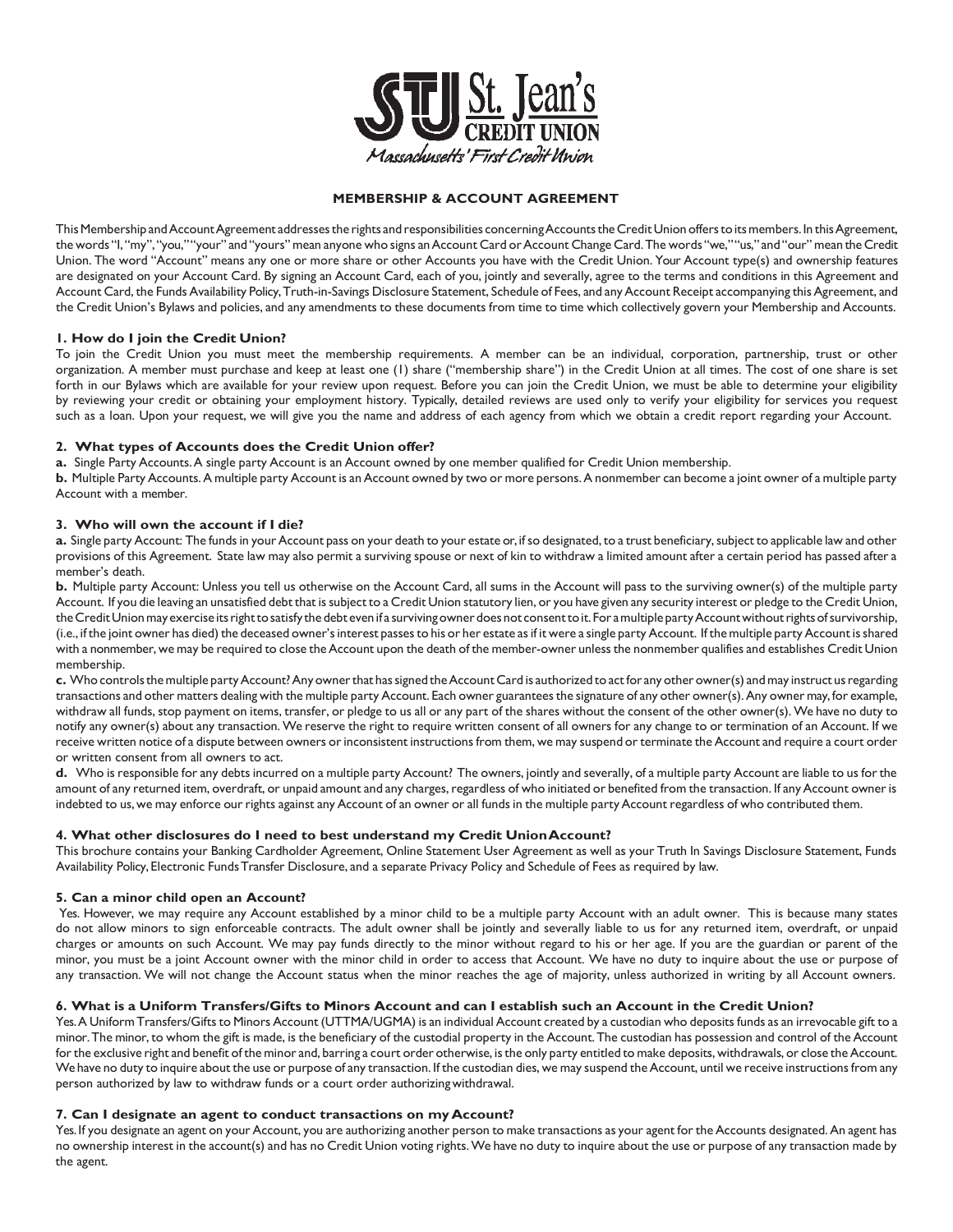#### **8. Are there any requirements or limitations on the deposits I make?**

Yes. Although funds may be deposited to any Account, they must be made in any manner approved by the Credit Union in accordance with this Agreement and the Schedule of Fees.

**a. Endorsements.** We may accept transfers, checks, drafts, and other items for deposit into any of your Accounts if they are made payable to, or to the order of, one or more Account owners even if they are not endorsed by all payees. You authorize us to supply missing endorsements of any owners if we choose. If a check, draft or item that is payable to two or more persons is ambiguous as to whether it is payable to either or both, we may process the check, draft or item as though it is payable to either person. If insurance, government, or other check or draft requires an endorsement asset forth on the back of the check or draft, we may require endorsement as set forth on the item. Endorsements must be made on the back of the share draft or check within 1 1/2 inches from the top edge, although we may accept endorsements outside this space. However, any loss we incur from a delay or processing error resulting from an irregular endorsement or other markings by you or any prior endorser will be your responsibility.

**b. Collection of Items.** We act only as your agent and are not responsible for handling items for deposit or collection beyond the exercise of ordinary care. Deposits made by mail or at unstaffed facilities are not our responsibility until we receive them.We are not liable for the negligence of any correspondent or for loss in transit, and each correspondent will only be liable for its own negligence. We may send any item for collection. Items drawn on an institution located outside the United States are handled on a collection basis only. You waive any notice of nonpayment, dishonor, or protest regarding items we purchase or receive for credit or collection to your Account.

**c. Final Payment.** All items or Automated Clearing House (ACH) transfers credited to your Account are provisional until we receive final payment. If final payment is not received, we may charge your Account for the amount of such items or ACH transfers and impose a return item charge on your Account. Any collection fees we incur may be charged to your Account.We reserve the right to refuse or return any item or funds transfer.

d. Direct Deposits. We may offer pre-authorized deposits, such as payroll checks, Social Security or retirement checks, or other government checks, or transfers you authorize from other Accounts.You must authorize each direct deposit or transfer by filling out a separate form.You must notify us at least 30 days in advance to cancel or change a direct deposit ortransfer option. If you file for bankruptcy, we will continue making direct deposits unless you cancel that authorization. If we are required to reimburse the U.S. Government for any benefit payment directly deposited into your Account, we may deduct the amount returned from any of your Accounts, unless prohibited by law.

**e. Crediting of Deposits.** Deposits made after the deposit cutoff time and deposits made on either holidays or days that are not our business days will be credited to your Account on the next business day.

#### **9. Who has access to my Account?**

You and other persons you authorize. Your signature on the Account Card authorizes your Account access. We will not be liable for refusing to honor any item or instruction if we believe the signature is not genuine. If you have authorized the use of a facsimile signature, we may honor any draft that appears to bear your facsimile signature even if it was made by an unauthorized person. You authorize us to honor transactions initiated by a third person to whom you have given your Account number even if you do not authorize a particular transaction.

#### **10. How is my Account accessed?**

**a. Access Options.** You may withdraw or transfer funds from your account(s) in any manner we permit such as in person, at an automated teller machine, by mail, by automatic transfer, by internet access or by telephone.Wemay return as unpaid any draft drawn on a form we do not provide, and you are responsible for any loss we incur handling such a draft. We have the right to review and approve any form of power of attorney and may restrict Account withdrawals or transfers. We are under no obligation to honor any power of attorney.

**b. ACH & Wire Transfers.** You may initiate or receive credits or debitsto your Account through wire or ACH transfer.You agree that if you receive funds by a wire or ACH transfer, we are not required to notify you at the time the funds are received. Instead, the transfer will be shown on your periodic statement. We may provisionally credit your Account for an ACH transfer before we receive final settlement. We may reverse the provisional credit or you will refund us the amount if we do not receive final settlement. When you initiate a wire transfer, you may identify either the recipient or any financial institution by name and by Account or identifying number. The Credit Union (and other institutions) may rely on the Account or other identifying number as the proper identification even if it identifies a different party or institution.

#### **11. Does the Credit Union have to follow any special instructions I put on a draft or check?**

No. Because we typically do not personally examine each and every draft or check, we may disregard information on any draft or check, such as obligations between you and another party, other than the signature of the drawer, the amount and any magnetic encoding.You agree that we do not fail to exercise ordinary care in paying an item solely because our procedures do not provide for sight examination ofitems.

#### **12. How do I learn the rates and fees for Credit UnionAccounts?**

Account rates and fees against your Account are set forth in the Rate Sheet and Schedule of Fees. You can obtain either from us by request or via the internet. We may change these from time to time and will notify of these changes where required bylaw.

#### **13. Are there any restrictions to withdrawals I make on my Accounts?**

Yes. Withdrawals are permitted only if your Account has sufficient available funds to cover the full amount of the withdrawal or you have an established overdraft protection plan. Drafts or other transfer or payment orders, which are drawn against insufficient funds, may be subject to a service charge set forth in the Schedule of Fees. If there are sufficient funds to cover some, but not all, of your withdrawal, we may allow those withdrawals for which there are sufficient funds in any order at our discretion.We may refuse to allow a withdrawal in some situations, and will advise you accordingly; for example: (1) a dispute between Account owners (unless a court has ordered the Credit Union to allow the withdrawal);(2) a legal garnishment or attachment is served;(3) the Account secures any obligation to us;(4) required documentation has not been presented;(5) you fail to repay a Credit Union loan on time.We may require you to give written notice of 7 daysto 60 days before any intended withdrawals.

#### **14. Are there any limits on the number of transfers I may make between my Accounts?**

Yes. Per Reg D, for Money Market Accounts, if applicable, the member is permitted to make no more than six transfers and withdrawals, or a combination of such transfers and withdrawals, per calendar month or statement cycle (or similar period) of at least four weeks, to another credit union account of the member or to a third party by means of a preauthorized or automatic transfer, or telephonic (including data transmission) agreement, order or instruction, or by check, draft, debit card or similar order made by the member and payable to third parties. You may make unlimited transfers to any of your Accounts or to any credit union loan account and may make withdrawals in person, by mail, or anATM.However, we may refuse or reverse a transfer that exceeds these limitations and may assess fees against, suspend or close your account.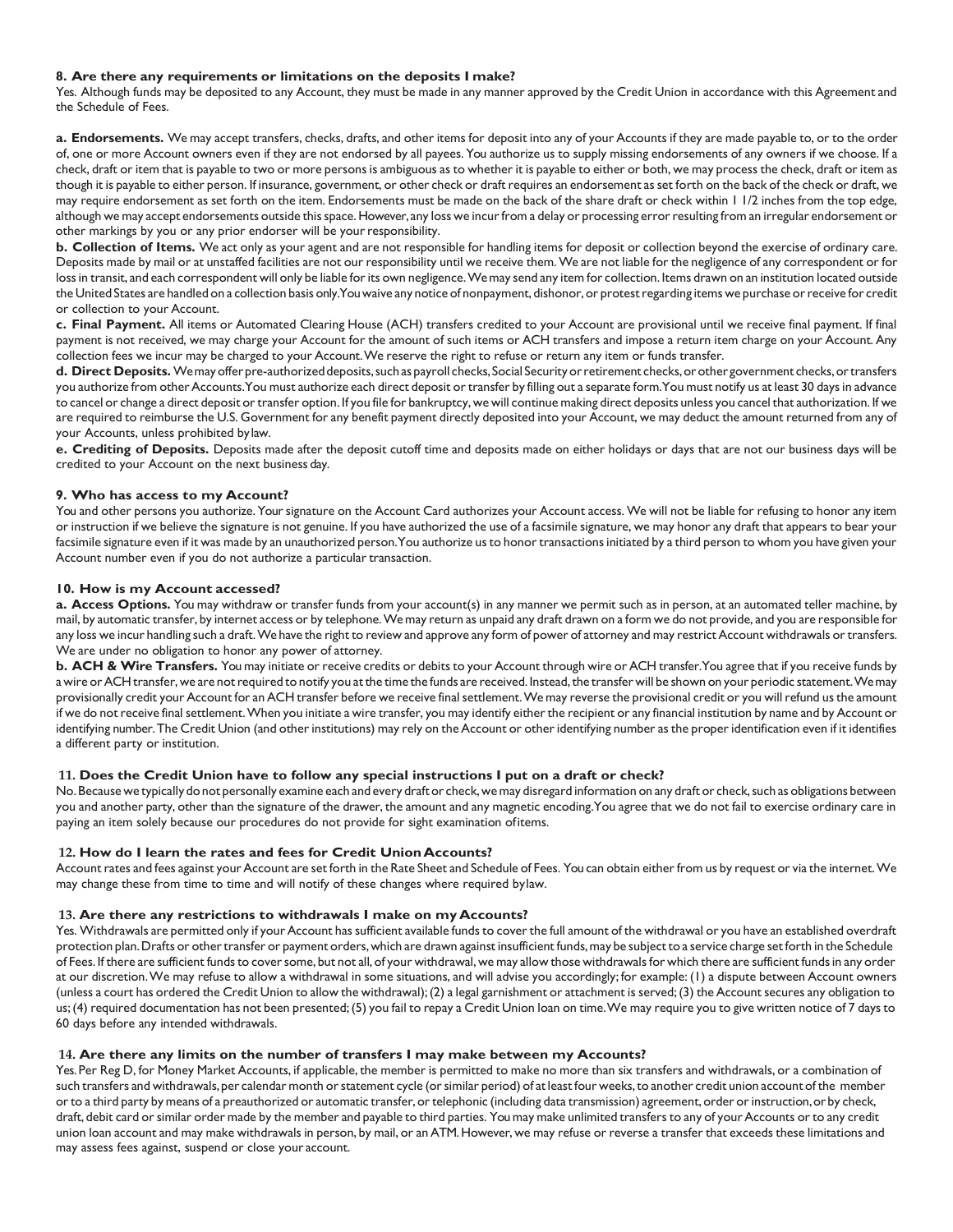## 15. How can I learn the terms of any time deposit or certificate Accounts I have with the Credit Union?

Any time deposit, term share, share certificate, or certificate of deposit Account allowed by state law we offer is subject to the terms of this Agreement and the Schedule of Fees and Account Deposit Receipt.

# **16. How will the Credit Union handle any overdrafts to my Account?**

**a. What is an overdraft?** You overdraw your Account on any day when the funds in your share draft Account are not sufficient to cover drafts, fees or other items posted to your Account. In many jurisdictions, it is a crime to knowingly issue a check or draft without sufficient funds.

**b. What is my liability to Credit Union for overdrafts?** All overdrafts will be handled in accordance with our overdraft procedures or an overdraft protection plan you have with us. The Credit Union's determination of an insufficient Account balance may be made at any time between presentation and the Credit Union's midnight deadline with only one review of the Account required.We do not have to notify you if yourshare Account does not have fundsto cover drafts, fees or other posted items. Whether the item is paid or returned, your Account may be subject to a charge as set forth in the Schedule of Fees. We, by covering one or any overdraft, do not agree to cover overdraftsin the future and may discontinue covering overdrafts at any time without notice. If we pay a draft orimpose a fee that would otherwise overdraw your Account, you agree to pay the overdrawn amount immediately.We reserve the right to pursue collection of previously dishonored items at any time, including giving a payor bank extra time beyond any midnight deadline limits. Regulation E prohibits feesfor overdrafts in connection with ATM and one-time debit card transactions, unless the member agrees or opts-in to these fees.

c. Can I avoid an overdraft situation if I don't have sufficient funds in my Account? Yes. If we have approved an overdraft protection plan for your Account, we will honor drafts drawn on insufficient funds by transferring funds from another Account under this Agreement or a loan Account, as you have directed, or as required under the Credit Union's overdraft protection policy. The fee for overdraft transfers is set forth on the Schedule of Fees. This Agreement governs all transfers, except those governed by agreements for loan Accounts. You may still overdraw your Account if your withdrawals exceed available funds in other Accounts or the amount available from a loan Account established as overdraft protection.

### **17. What happens if I write a postdated check or draft to someone?**

We may pay any draft without regard to its date unless you notify us of a postdating. The notice must be given to us in time so that we can notify our employees and reasonably act upon the notice. Your notice must accurately describe the draft, including the exact number, date, and amount. You understand that exact information is necessary for the Credit Union to identify the draft. We are not responsible if you give us an incorrect or incomplete description, or untimely notice. You may make an oral notice which lapses in 14 calendar days unless confirmed in writing.A written notice is effective for 6 months and may be renewed in writing from time to time.You agree not to deposit checks, drafts, or other items before they are properly payable.

#### 18. What happens if I write a check or draft on my Account and it is not cashed for six months or more?

We do not have to pay a check or draft, other than a certified check, that is more than 6 months past its date.

### **19. Can I stop payment on any check or draft that I write?**

Yes. You may instruct us to stop payment on checks or drafts that you have written. You may not stop payment on any certified check, cashier's check, teller's check, or any other check, draft,or payment guaranteed by us.

**a. How do I ask the Credit Union to stop payment?** You may request a stop payment order on any draft drawn on your Account.To be binding, your order must be dated,signed, and describe the Account and draft number and the exact amount of the draft.The stop payment will be effective if the Credit Union receives the order in time to stop payment. You understand that exact information is necessary for the Credit Union to identify the draft. If you give us incorrect or incomplete information, we will not be responsible forfailing to stop payment on the draft. If the stop payment orderis notreceived in time for usto stop payment, we will not be liable to you or to any other party for payment of the draft. If we re-credit your Account after paying a draft over a valid and timely stop payment order, you agree to sign a statement describing the dispute with the payee, to transferto us all of yourrights against the payee or other holders of the draft and to assist us in any legal action.

**b. How long is my stop payment order effective?** An oral stop payment order will lapse within 14 calendar days unless confirmed in writing within that time. A written stop payment order is effective for 6 months and may be renewed in writing from time to time. We do not have to notify you when a stop payment order expires.

### **c. What is the Credit Union's liability for following my stop payment order?**

None. We will charge your Account forstop payment orders as set forth on the Schedule of Fees. Although payment of an item may be stopped, you may remain liable to any item holder, including us.You agree to indemnify and hold the Credit Union harmless from all costs, including attorney's fees, damages or claims related to our refusing payment of an item, including claims of any multiple party Account owner, payee, or endorsee in failing to stop payment of an item as a result of incorrect information provided by you.

### **20. What is the Credit Union's liability for failing to complete my transactions?**

If we do not properly complete a transaction according to your instructions under this Agreement, we will be liable for your losses or damages not to exceed the amount of the transaction, except as otherwise provided by law.We will not be liable if: (1) your Account contains insufficient funds for the transaction; (2) circumstances beyond our control prevent the transaction; (3) yourlossis caused by your negligence orthe negligence of anotherfinancial institution; or(4) your Account funds are subject to legal process or other claim. We will not be liable for consequential damages, except liability for wrongful dishonor. We exercise ordinary careifour actionsornon-actions areconsistentwithapplicablestatelaw,FederalReserveregulations andoperating letters,clearinghouserules,andgeneral banking practices followed in the area we serve.You grant us the right, in making payments of deposited funds, to rely exclusively on the form of the Account and the terms of this Account Agreement. Any conflict between what you or our employees may say or write will be resolved by reference to this Agreement.

### **21. Can the Credit Union impress a lien against my Account?**

Yes. If you owe us money as a borrower, guarantor, endorser or otherwise, we have a lien on the Account funds in any Account in which you have an ownership interest, regardless of their source, unless prohibited by law.We may apply these funds in any order to pay off your indebtedness. By not enforcing a lien, we do not waive our right to enforce it later. In addition, you grant the Credit Union a consensual security interest in your Accounts and we may use the funds from your Accounts to pay any debt or amount now or hereafter owed the Credit Union, except for obligations secured by your residence, unless prohibited by applicable law.All Accounts are non-assignable and nontransferable to third parties.

### **22. How will the Credit Union treat any lawsuits brought against me involving myAccount?**

If any legal action is brought against your Account, we may pay out funds according to the terms of the action or refuse any payout until the dispute is resolved. Any expenses or attorney fees we incur responding to legal process may be charged against your Account without notice, unless prohibited by law.Any legal process against your Account is subject to our lien and security interest, if any.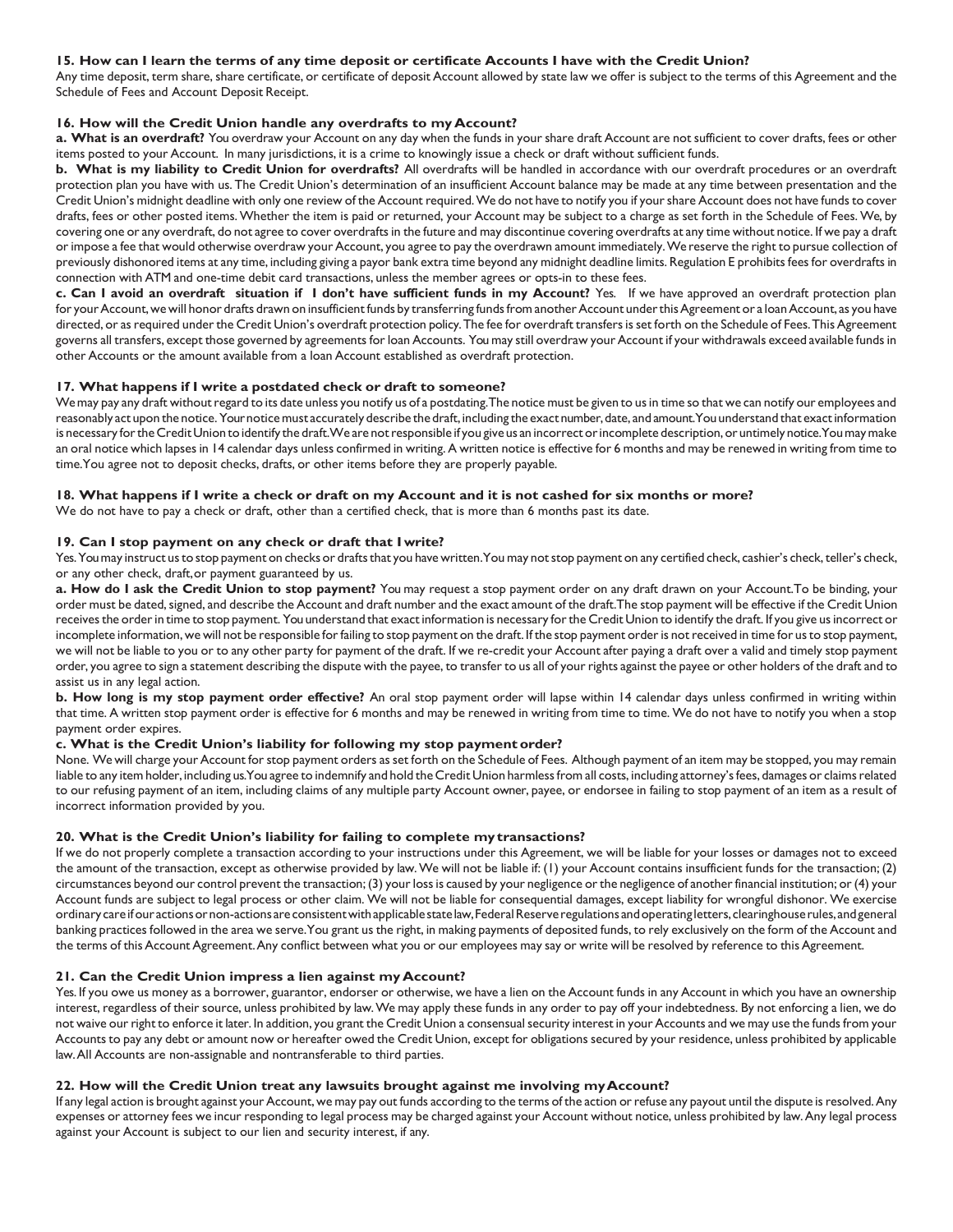# **23. What information does the Credit Union disclose about me to thirdparties?**

Generally,the Credit Union will not disclose Account information to third parties except when:(1) it is necessary to complete a transaction you have authorized; (2) the third party seeks to verify the existence or condition of your Account in accordance with applicable law; (3) such disclosure complies with the law or a government agency or court order; or (4) you consent. You should review the Credit Union's privacy notice for more information.

# **24. Must I notify the Credit Union of any address or name change?**

Yes.You must notify us of any address or name changes.We are only required to attempt to communicate with you at the most recent address you have provided to us.We only accept written notices of a change in address.Any written notice you give us is effective when we receive it.

## **25. Will the Credit Union notify me of any changes to this or otherAgreements?**

Yes. We may change the terms of this Agreement unless prohibited by law. We will notify you of any changes in terms, rates, or fees as required by law. Typically, a notice of any change will be mailed to you with your Account statement. We reserve the right to waive any term in this Agreement. Any such waiver shall not affect our right to future enforcement.Any written notice we give to you is effective when it is deposited in the U.S. Mail, postage prepaid and addressed to you at your statement mailing address. Notice to any Account owner is considered notice to all Account owners.

# **26. What if I give the Credit Union an incorrect social security or taxpayer identification number?**

Our failure to furnish a correct social security or taxpayer identification number (TIN) or meet other requirements may result in backup withholdings. If your Account is subject to backup withholdings, we must withhold and pay to the Internal Revenue Service (IRS) a percentage of dividends, interest, and certain other payments. If you fail to provide your social security orTIN, we may suspend opening your Account.

# **27. What responsibilities do the Credit Union and member have regarding Account statements?**

If your Account is one for which we provide a periodic statement, you will receive a periodic statement of transactions and activity on your Account during the statement period. If a periodic statement is provided, you agree that only one statement is necessary for a multiple party Account. For share draft or checking Accounts, you understand and agree that your original draft, when paid, becomes property of the Credit Union and may not be returned to you, but copies may be retained by us or payable through financial institutions and made available upon yourrequest.A charge asset forth on the Schedule of Fees may be required to obtain a copy of your draft or check. You understand and agree that statements are made available to you on the date they are mailed to you.You also understand and agree that drafts or copies thereof are made available to you on the date the statement is mailed to you, even if the drafts do not accompany the statement. You agree that the Credit Union's retention of drafts does not alter or waive your responsibility to examine your statements or the time limit for notifying us of any errors.The statement will be considered correct for all purposes and we will not be liable for any payment made or charge to your Account unless you notify usin writing within the above time limit for notifying us of any errors.

### **a. What happens if I don't review my Account statement?**

You are responsible for promptly examining each statement and reporting any irregularitiesto us.We are notresponsible for any forged, altered, unauthorized or unsigned items drawn on your Account if: (1) you fail to notify us within 30 days of the mailing date of the earliest statement of any forgery, alteration or unauthorized signature on any item described in the statement;(2) any items are forged or altered in a manner not detectable by a reasonable person, including the unauthorized use of a facsimile signature machine; or (3) after one year from the earliest statement.

### **b. What if I do not receive a statement**

If you fail to receive a periodic statement you agree to notify us within 14 days of the time you regularly receive a statement.

### **c. What if I want my statement sent to me electronically?**

You will be required to provide consent to electronic delivery using the Credit Union's Internet branch or other method. If you receive an electronic statement, you must review your Account statement in the timely manner as stated above as if we sent a paper statement to you by mail.

### **28. What happens if I stop conducting transactions on my Account?**

If your Account falls below any applicable minimum balance and you have not made any transactions over a period specified in the Schedule of Fees during which we have been unable to contact you by regular mail, we may classify your Account as inactive or dormant.We may charge a service fee set forth on the Schedule of Feesformaintaining yourinactiveAccount. If we impose a fee,we will notify you, asrequired by law,at yourlast known address.You authorize usto transferfunds from another Account of yours to cover any service fees, if applicable. To the extent allowed by law, we reserve the right to transfer the Account funds to an Account payable and to suspend any further Account statements. If a deposit or withdrawal has not been made on the Account and we have had no other sufficient contact with you within the period specified by state law, the Account will be presumed to be abandoned. Funds in abandoned Accounts will be reported and remitted in accordance with state law. Once funds have been turned over to the state, we have no further liability to you for such funds and if you choose to reclaim such funds, you must apply to the appropriate state agency.

### **29. How will the Credit Union treat any special Account instructions such as trusts, wills and court-ordered Account arrangements?**

You may request that we facilitate certain trust, will, or court-ordered Account arrangements. However, because we do not give legal advice, we cannot counsel you as to which Account arrangement most appropriately meets the specific requirements of your trust, will, or court order. If you ask us to follow any instructions that we believe might expose us to claims, lawsuits, expenses, liabilities, or damages, whether directly or indirectly, we may refuse to follow your instructions or may require you to indemnify us or post a bond or provide us with other protection. Account changes requested by you, or any Account owner, such as adding or closing an Account or service, must be evidenced by a signed Membership Account Agreement, and accepted by us. You should also determine in advance whether any special Account arrangements affect the federal share insurance on thatAccount.

### **30. How is an Account terminated?**

The Credit Union may terminate your Account at any time and without notice to you or we may require you to close your Account and apply for a new Account if: (1) there is a change in owners or authorized signers; (2) there are no members on the Account; (3) there has been a forgery or fraud reported or committed involving your Account; (4) there is a dispute as to the ownership of the Account or of the funds in the Account; (5) any share drafts are lost or stolen; (6) there are excessive returned unpaid items not covered by an overdraft protection plan; (7) there has been any misrepresentation or any other abuse of any of your Accounts; or (8) we reasonably deem it necessary to prevent a loss to us. You may terminate a single party Account by giving written notice. We reserve the right to require the consent of all owners to terminate a multiple party Account. We are not responsible for payment of any draft, withdrawal, or other item after your Account is terminated, however, if we pay an item after termination, you agree to reimburse us. The Credit Union may be entitled to additional rights over Accounts pursuant to any loan agreements with a member.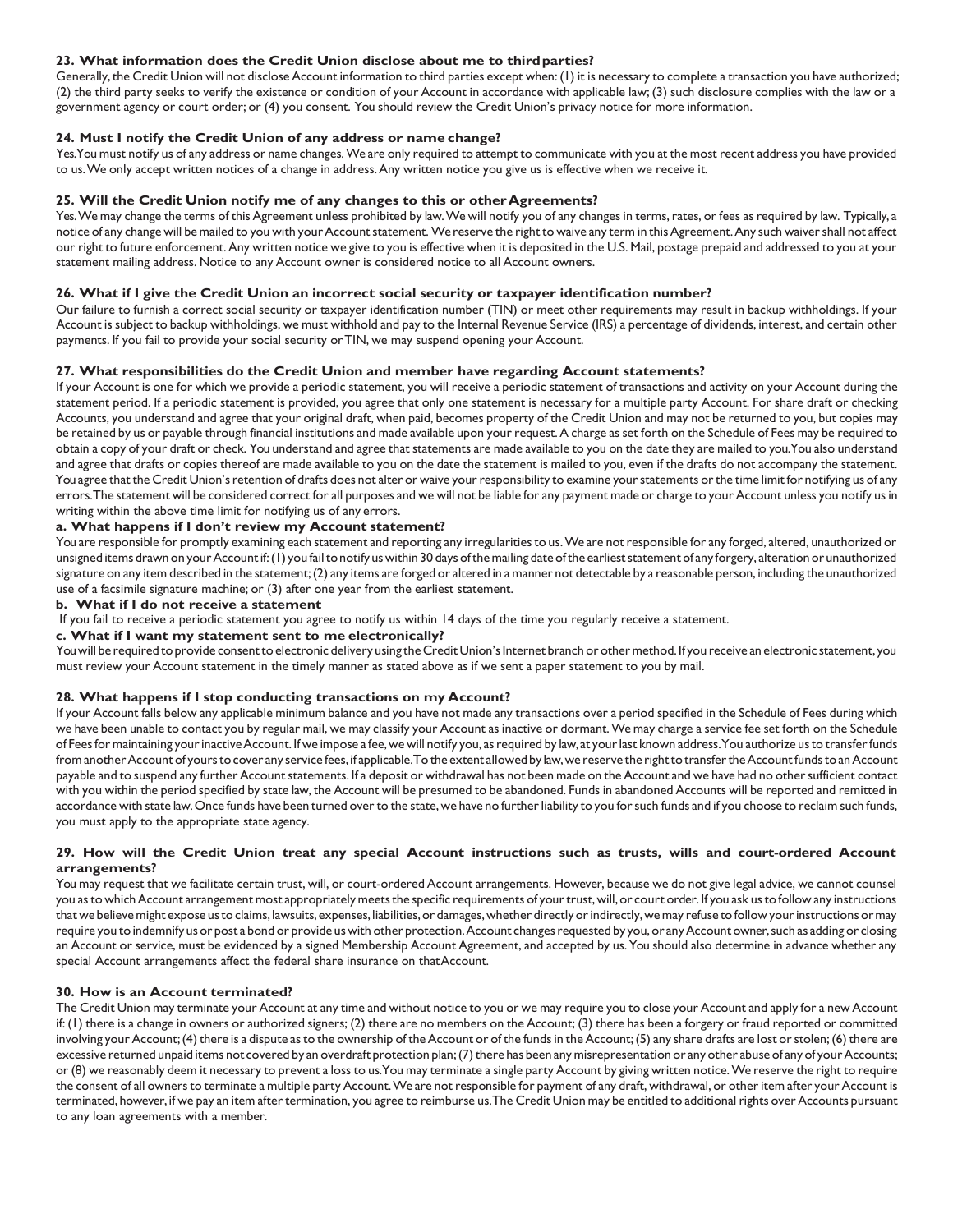# **31. How is Credit Union membership terminated?**

You may terminate your membership by giving us notice.We may deny services or expel you for any reason allowed by applicable law, including causing a loss to the Credit Union. Termination of membership does not affect existing obligations you may have to the Credit Union.

# **32. What happens to ongoing transactions if the Account owner dies?**

We may continue to honor all transfer orders, withdrawals, deposits and other transactions on an Account until we are notified of a member's death. Once we are notified of a member's death, we may pay drafts or honor other payments or transfer orders authorized by the deceased member for a period of 10 days after that date unless we receive instructions from any person claiming an interest in the Account to stop payment on the drafts or other items. We may require anyone claiming a deceased owner's Account funds to indemnify us for any losses resulting from our honoring that claim. This Agreement will be binding upon any heirs or legal representatives of any Account owner.

# **33. What happens if any portion of this Agreement is found invalid or unenforceable?**

If a court holds any portion of this Agreement to be invalid or unenforceable, the remainder of this Agreement shall not be invalid or unenforceable and will continue in full force and effect.All headings are intended for reference only and are not to be construed as part of the Agreement.

### 34. How can the Credit Union recover against a member that causes a loss for failing to follow this Agreement?

You are liable to us for any loss, cost or expense we incur resulting from your failure to follow this Agreement. You authorize us to deduct any such loss, costs or expenses from your Account without prior notice to you. If we bring a legal action to collect any amount due under or to enforce this Agreement, we shall be entitled, subject to applicable law, to payment of reasonable attorney's fees and costs, including fees on any appeal, bankruptcy proceedings, and any post-judgment collection actions.

### **35. What law governs this Agreement?**

ThisAgreement is governed by the Credit Union's Bylaws, federal laws and regulationsincluding applicable principles of contract law, and regulations of the state in which the Credit Union's main office is located, and local clearinghouse rules, as amended from time to time. As permitted by applicable law, you agree that any legal action regarding this Agreement may be brought in the county in which the Credit Union is located.

# **36. What Does Risk Based Pricing Mean?**

Risk Based Pricing means the applicants credit information could affect the terms of their loans if the terms are materially less favorable than those offered to a substantial portion of new loan applicants.

# **37. What is Reg. V and how will it affect me?**

Reg V, also known as the FACT ACT, means the Credit Union may report information about your account to credit bureaus. Late payments, missed payments, or other defaults on your account may be reflected in your credit report.

# **TRUTH IN SAVINGS DISCLOSURE STATEMENT**

Includes our Overdraft Privilege and Funds Availability Policies

This brochure, including any individual Account brochures that accompany this brochure, is intended to provide you with information about one or more Accounts offered by the Credit Union. Included where applicable is information regarding the dividend rate, annual percentage yield, any minimum balance requirement, withdrawal terms, fees and other important Account information to assist you in making an informed decision about investing your savings with us. Should you have any questions about these disclosures, about our current dividend rate, annual percentage yield, or otherwise, please call a member service representative at: 781.592.5420.

### **Schedule of Fees for All Accounts**

Your Account will be charged any and all applicable fees as noted in our Schedule of Fees included with and made part of this brochure.

# **The following factors may affect the amount of dividends your account receives.**

# **Nature of dividends and relation to APY**

Except in the case of Term Certificate Accounts (where the dividend rate is fixed for the term of the Account Certificate), dividends may be paid only from current income and accumulated earnings, afterrequired transfersto reserves at the end of each dividend period. The dividend rate and annual percentage yield applicable to an Account may therefore change from time to time as determined by the Credit Union's Board of Directors in its discretion. The Credit Union dividend period is MONTHLY, as noted below, beginning on the first day of such period and ending on the last day of the period.

As used in these disclosures, (i) "dividend rate" means the dividend paid (or expected to be paid) on an Account, without giving effect to the compounding of previously earned dividend, shown as an annual figure and expressed as a percentage of the Account balance; and (ii) "annual percentage yield" or "APY" means a percentage rate reflecting the total amount of dividend expected to be earned in a year on an Account, based on the dividend rate and the frequency of compounding the accrued dividend. All disclosures concerning the APY applicable to an Account (other than Term Certificate Accounts which are covered by separate paragraph) assume that the dividend rate disclosed remains in effect for one year and that dividends are not withdrawn.

### **Frequency of compounding dividends and the method of determining the balance on which dividends are paid**

Dividends are compounded based on the AVERAGE daily balance in your Account. You can compute the dividends earned on your Accounts each day by multiplying the then current simple annual interest rate times the AVERAGE balance in your Account at the end of each day, divided by 365 days. The amount of dividends you earn for each day will be added to your principal balance monthly. If you withdraw funds from your Regular Savings Account before dividends are paid, you will receive dividends accrued on the funds prior to withdrawal, but such dividends will not be credited to your Account until the next dividend declaration date. If you withdraw funds from your NOWAccount before dividends are paid, you will not receive dividends accrued on the funds prior to withdrawal. If you CLOSE your account(s) prior to accrued interest being credited, the accrued dividend will not be paid. In order for your deposit Account to earn a dividend for a dividend period, you must maintain the AVERAGE daily balances disclosed herein.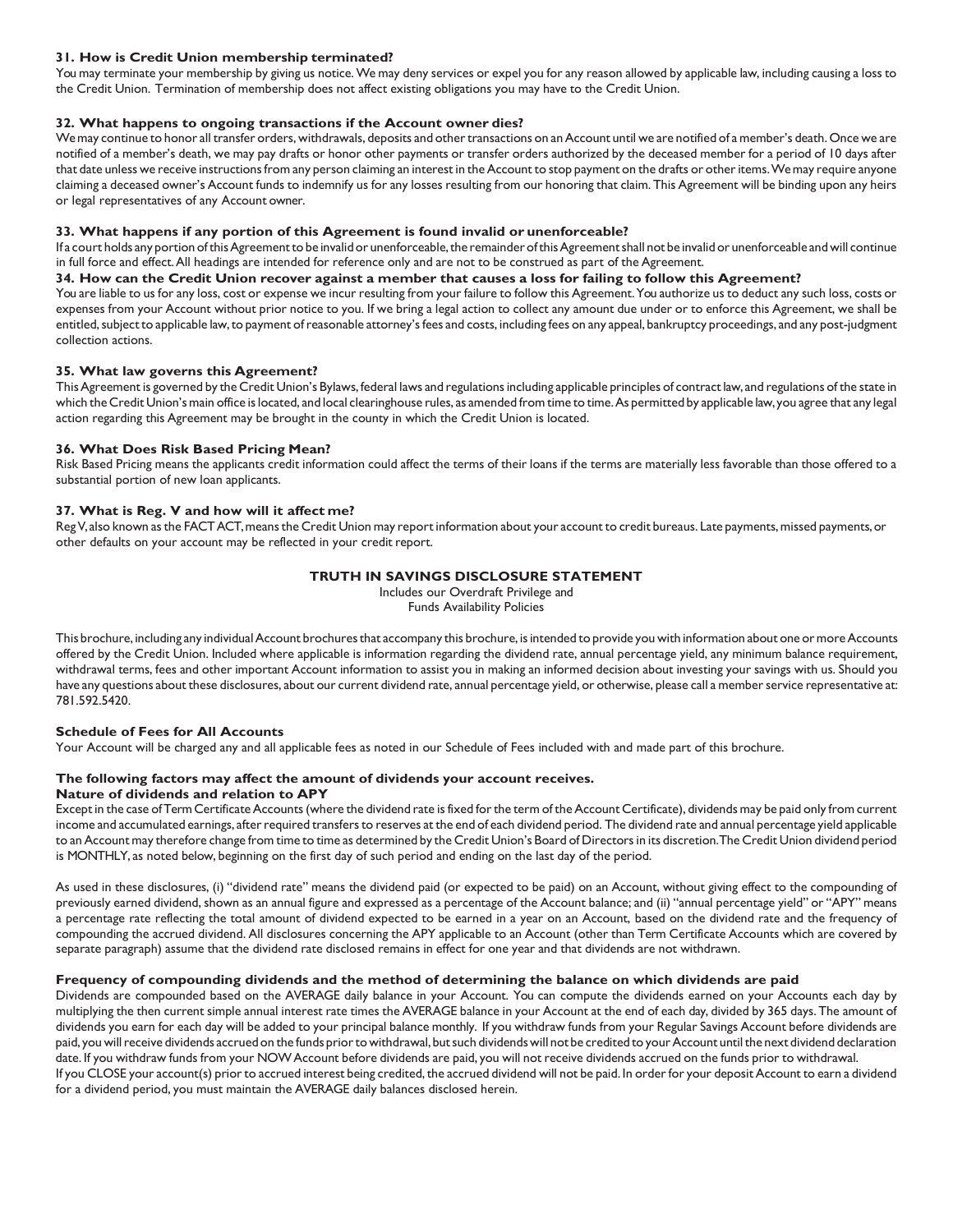If your AVERAGE daily balance falls below these minimums for that dividend period, you will not earn any dividends during that period. In order to earn the annual percentage yield disclosed in the attached Rate Sheet for a particular Account,

| <b>Account Type</b> | Compounded<br>and Credited | On Average<br><b>Balances of</b> |
|---------------------|----------------------------|----------------------------------|
| Regular Savings     | Daily/Monthly              | \$25.00                          |
| <b>NOW Account</b>  | Daily/Monthly              | \$400.00                         |
| Holiday Club        | Daily/Monthly              | N/A                              |
| Vacation Club       | Daily/Monthly              | N/A                              |

### **Minimum balance to open an account**

REGULARSAVINGSACCOUNTS:\$25.00 NOWACCOUNT:No Minimum ALL CLUB ACCOUNTS: No Minimum IRA MONEY MARKET: \$ N/A SUPER MONEY MARKET ACCOUNT: \$10,000.00 MONEY MARKET ACCOUNT: \$2,500.00

### **Collection of Non-Cash Deposits**

Every share draft, check or other item other than cash which is accepted for deposit in your Account will be provisionally credited to your Account on the day it is deposited and earn dividends from the day it is so provisionally credited to your Account. If, however, the Credit Union is subsequently unable in the normal course of business to obtain payment for that item, you will not earn any dividends on that deposit.

### **Notice of Certain Changes**

We will notify you in writing at least 30 days prior to the effective date of changes of the sort described below which will reduce your APY or otherwise adversely affect your Account.

The frequency of compounding dividends;

The frequency of crediting dividends;

Minimum balance requirements; or

Fees, charges and penalties.

We will not send you notice, however, of any change in the interest rate or APY applicable to any Account where the interest rate is subject to change from time to time, although notice of changes in interest rates will be posted in the Credit Union's offices. Also, no notice of changes to fees for printing of share drafts/checks will be sent. In addition, where there is any change in the information disclosed in this statement, the change will appear in a notice posted in the lobby of our offices.

### **General Policies and Procedures**

We may refuse a withdrawal request if any documents or identification we or the law requires in connection with the withdrawal has not been presented to us. Although non-cash deposits earn dividends from the date first credited to your Account, the time when they may be withdrawn or otherwise become available for use is governed by the Credit Union's Funds Availability Policy which is made part of this disclosure. By opening and maintaining an Account with the Credit Union, you have agreed to the Rules and Regulations of the Credit Union and any amendmentsthereto.

To open an Account with the Credit Union, you must deposit \$25.00 in a Regular Savings Account (the par value of a share of the Credit Union). By law, the Credit Union may accept deposits only from persons who are members or who are eligible to become members, or certain other persons or entities.Toobtain further information, contact a member service representative.

### **Term Certificate and IRA Accounts**

Here are some basic facts about your TERM CERTIFICATE and INDIVIDUAL RETIREMENT Accounts. These disclosures are in addition to those on the Account certificate. Once your Account is opened, you may not make additional deposits to it, although you may open a separate Account at the then effective dividend rate. Additional Account deposits are subject the individual rules of the account. By opening and maintaining an Account with the Credit Union, you have agreed to the terms of the Account as set forth here and on the certificate and any amendments thereto.

#### **Maturity**

The maturity date is stated upon the certificate received with your account deposit.

ABOVEAPPLICABLETO NEWACCOUNTS ONLY.IFTHIS DISCLOSURE IS PROVIDED ONTHE MATURITY OFAN ESTABLISHED CERTIFICATE, PLEASE SEE YOUR MATURITY NOTICE FOR ACCOUNT DETAILS.

SPECIAL RULES CONCERNING THE COMPOUNDING AND CREDITING OF DIVIDENDS and MINIMUM BALANCES TO EARN THE DISCLOSED DIVIDENDS

St. Jeans Credit Union offers Fixed Rate Accounts with terms of 3 months, 6 months, 9 months, 12 months, 18 months, 24 months and 36 months. Dividends are compounded and credited AS SHOWN INTHETABLE BELOW based on the ACTUAL daily balance in your Account.

A preferred rate will be offered to members with an aggregate balance of 1) \$50,000.00 to \$74,999.99 and 2) \$75,000.00 and above.

ACCOUNTTYPE: Simple Interest MINIMUM BALANCE: \$500.00 COMPOUNDED AND CREDITED: Daily and Paid at Maturity ACCOUNT TYPE: Regular Term MINIMUM BALANCE: \$500.00 COMPOUNDED AND CREDITED: Daily/Monthly ACCOUNTTYPE: IRATerm MINIMUM BALANCE: \$500.00 COMPOUNDED AND CREDITED: Daily/Monthly

### **Early Withdrawal Penalties:**

### **For a Term Certificate Account (TC)**

You may withdraw all or some of the principal balance in your TERM CERTIFICATE (TC) Account prior to maturity. Any withdrawals from your TC Account before maturity are subject to the penalties listed below, but you will be credited with any dividends earned on funds withdrawn prior to maturity, such dividends to be credited at the time of withdrawal.

Dividends which have been credited to your TC Account may be withdrawn at any time, without penalty, but the APY disclosed in this disclosure is based upon the assumption that all dividends will remain in theTC Account until maturity.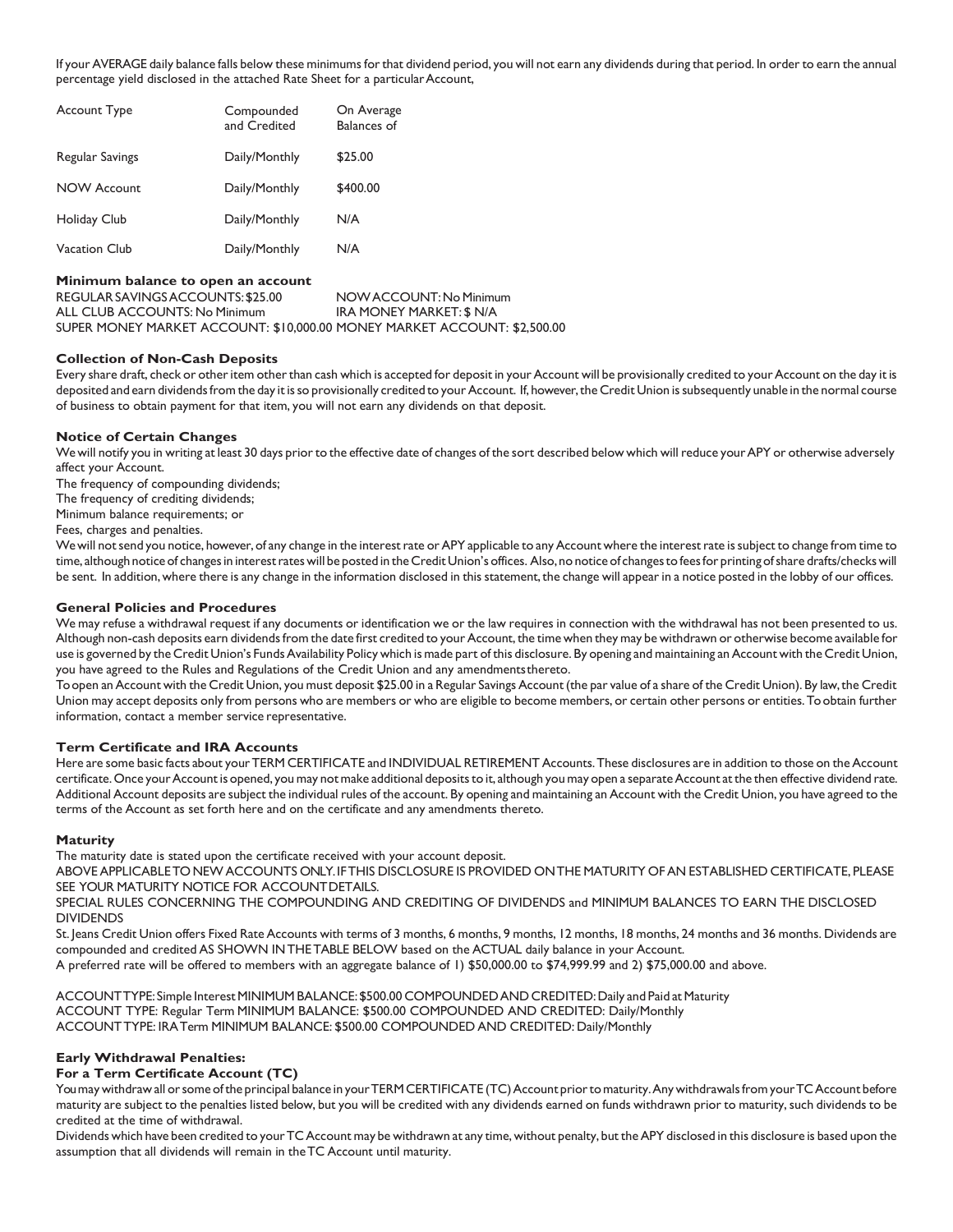A withdrawal prior to maturity will reduce earnings and your APY therefore will be lower than the disclosed yield. Any dividends in your TC Account at maturity will be considered part of the principal of the TC Account upon any renewal and thereafter become subject to the Credit Union's rules concerning early withdrawal. In the event of a withdrawal of any portion of the principal in yourTC Account prior to maturity, the following penalties apply:

If the TC maturity date is less than one (1) year or equal to one (1) year from the date of issuance or renewal, the penalty is an amount equal to 30 days dividends. If the TC maturity date is greater than one (1) year from the date of issuance or renewal, the penalty is an amount equal to 91 days dividends.

The penalties apply regardless of the length of time the funds have been on deposit at the Credit Union. The penalty may be taken from the principal balance of yourTC Account.The Credit Union may waive or reduce penalties at our discretion.

### **Maturity Notices and Renewals**

You may renew, transfer, or close your TC or IRA Accounts at maturity. You will be asked to instruct the Credit Union by mail or in person of your choice. You will be notified in writing 30 days before the maturity date of your TC or IRA Account, and, unless you notify the Credit Union prior to maturity that your Account is not to be renewed, your Account will at maturity automatically be renewed for an identical term at the then effective rate. Every notice of maturity will state the date the renewal rate will be set and include a telephone number which you can call to learn what the dividend rate and APY applicable to the TC or IRA Account during the renewal term will be.

### **Money MarketAccounts**

Please consult the Credit Union Rate Sheet attached to and made part of this disclosure. All Money Market Account Dividends will be compounded DAILY and credited MONTHLY, based on the AVERAGE daily balance in your Account. In order to earn the stated dividends, you must maintain the minimum balance requirements SHOWN INTHETABLE BELOW.

| <b>Money Market</b> | <b>Minimum Balance</b> | <b>Balance Compounded</b><br>and Credited |
|---------------------|------------------------|-------------------------------------------|
| <b>IRA</b>          | N/A                    |                                           |
| <b>REGULAR</b>      | $$2,500.00*$ -         |                                           |
|                     | \$9,999.99             | DAILY / MONTHLY                           |
| <b>SUPER</b>        | $$10,000.00 -$         |                                           |
|                     | \$49,999.99            | DAILY / MONTHLY                           |
|                     | $$50,000.00 -$         |                                           |
|                     | \$99,999.99            | DAILY / MONTHLY                           |
|                     | \$100,000.00           |                                           |
|                     | OR MORE <sup>**</sup>  | DAILY / MONTHLY                           |

\*If your average daily balance for a statement period falls below \$2,500.00, you will receive a dividend for that reporting period, but at the then applicable Regular Savings rate.

\*\* If your average daily balance for a statement period falls below\$10,000.00,you willreceive a dividend forthatreporting period,but atthe then applicableRegular Money Market Account rate.

### **Dividend Rate and Annual Percentage Yield**

If No Rate or APY is shown, please refer to the Rate Sheet attached to and made part of this Truth in Savings Disclosure.

#### **Transaction Limitations**

Per Regulation D, for Money Market Accounts, if applicable, the member is permitted to make no more than six transfers and withdrawals, or a combination of such transfers and withdrawals, per calendar month or statement cycle (or similar period) of at least four weeks, to another credit union account of the member or to a third party by means of a preauthorized or automatic transfer, or telephonic (including data transmission) agreement, order or instruction, or by check, draft, debit card or similar order made by the member and payable to third parties. Deposits are unlimited.

### **Overdraft Privilege Service Liability:**

You agree, for yourself (and the person or entity you represent if you sign as a representative of another) to the terms of this account and the Schedule of Fees.You authorize us to deduct these charges directly from the account balance as accrued. You will pay any additional reasonable charges for services you request which are not covered in this agreement.

Each of you also agrees to be jointly and severally (individually) liable for any account shortage resulting from charges or overdrafts, whether caused by you or another with accessto this account.Thisliability is due immediately, and can be deducted directly from the account balance wheneversufficient funds are available. You have no right to defer payment of this liability, and you are liable regardless of whether you signed the item or benefited from the charge or overdraft. This includes liability for our costs to collect the deficit including, to the extent permitted by law, our reasonable attorneys' fees.

Separate terms and conditions apply to Overdraft Privilege Services for Credit and Debit Cards that requires your Opt In consent. A separate disclosure is available online or upon request.

#### **Payment of Items:**

If an item is presented withoutsufficient fundsin your account to pay it, we may, at our discretion, pay the item (creating an overdraft) orreturn the item (NSF) and you should deposit funds sufficient to cover your overdrafts and ourfees immediately or on demand. The amounts of the overdraft and NSF fees are disclosed in the Schedule of Fees. We encourage you to make careful records and practice good account management. This will help you avoid writing checks or drafts without sufficient funds and incurring the resulting fees.

#### **Setoff:**

We may (without prior notice and when permitted by law) set off funds in this account against any due and payable debt you owe us now or in the future, by any of you having the right of withdrawal, to the extent of such persons' or legal entity's right to withdraw. If the debt arises from a note, "any due and payable debt" includes the total amount of which we are entitled to demand payment under the terms of the note at the time we set off, including any balance the due date for which we properly accelerate under the note.

This right of setoff does not apply to this account if: (a) it is an IRA or other tax-deferred retirement account, or (b) the debt is created by a consumer credit transaction under a credit card plan (but this does not affect our rights under any consensual security interest), or (c) the debtor's right of withdrawal only arises in a representative capacity.Wewill not be liable forthe dishonor of any check when the dishonor occurs because we set off a debt against this account.You agree to hold us harmless from any claim arising as a result of our exercise of our right of setoff.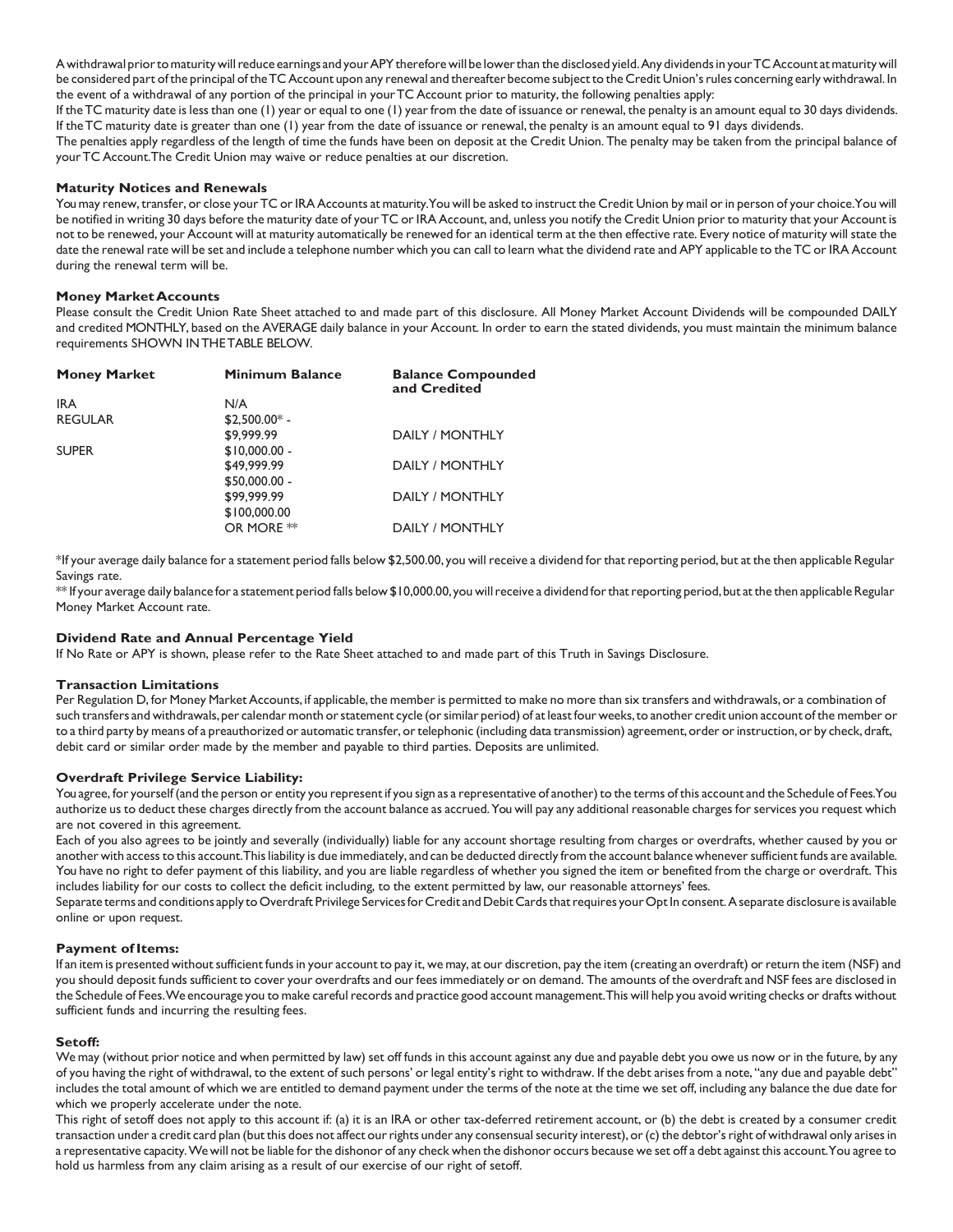### **OUR FUNDS AVAILABILITY POLICY**

 St. Jean's Credit Union's Funds Availability policy complies with federal regulations and, in some cases, gives you availability of funds from your accounts sooner than is required by law. Making funds available to you does not mean the deposited items have been collected and paid. In the event the deposited items are returned unpaid, we are entitled to debit your account for the amount of the returned items. If the debit creates an overdrawn balance, you agree to pay the overdrawn amount and all applicable Return Deposited item fees as soon as we give you notice of the overdraft. We delay the availability of funds that you deposit by cash or check into your account as described in this Funds Availability Policy. During the delay, you may not withdraw the funds in cash, and we are not required to use the funds to pay checks that you have written or to satisfy any other type of debit. The length of the delay varies depending on the type of deposit.

## **Determining the Availability of a Deposit**

The length of the delay is counted in business days from the day of your deposit. Business days are all days except Saturdays, Sundays and federal holidays. If you make a deposit on a Saturday, Sunday, federal holiday or a day which we are not open, we will consider the deposit to have been made on the next business day that we are open. If a federal holiday falls on a Sunday, the next day is not a business day. **Same Day Availability**

Funds from the following deposits are available on the day the Credit Union receives the deposit:

- Cash, if made in person to one of our employees
- Cash deposited at a St. Jean's Credit Union Smart ATM
	- o Smart ATM located at 1741 VFW Parkway, Suite 200, Revere MA 02151
- Electronic direct deposits
	- o Note: Mobile deposits are check deposits not electronic deposits
- Preauthorized credits (such as Social Security benefits, SSI payments, IRS tax refunds and payroll payments)
- Wire transfers received prior to the Credit Union's cut off time of 3:00 p.m. on a business day
- "On-us" checks i.e. checks drawn on the Credit Union, if made in person to one of our employees
- Commonwealth of Massachusetts Checks, including MA State Lottery Checks and Local Government Checks, if payable to you and made in person to one of our employees
- U.S Treasury Checks, if payable to you and made in person to one of our employees

#### **Next Day Availability**

Funds from the following deposits are available on the first business day after the day of deposit if the deposit is made in person to an employee, payable to you and deposited into your account:

- Cashier's Checks
- **Certified Checks**
- Teller/Official Checks
- U. S. Postal Money Orders
- Federal Reserve Bank checks or Federal Home Loan Bank checks

### **Other U. S. Check deposits - Next Day Availability**

Up to the lessor of \$225 or the aggregate of all check deposits, not already subject to next day availability, will be available on the first business day following the day of the deposit. The remaining funds will be available on the second business day after the day of deposit.

#### For example:

 If you deposit a check of \$700 on a Monday, \$225 of the deposit will be available on Tuesday. The remaining will be available on Wednesday. If you deposit the following checks: in the amount of \$100, in the amount of \$200 and in the amount of \$400 on Monday (total deposit = \$700), \$225 of the deposit will be available on Tuesday, the remaining will be available on Wednesday.

### **Second Day Availability**

Funds which are not deposited in person (i.e., through the mail, ATM or Mobile Deposit will be available no later than the second business day following the deposit.

#### **Specific Exception Hold**

 The Credit Union may place a specific exception hold where the transaction involves reasonable belief that the check is uncollectible, repeated overdrafts, new accounts, large deposits, redeposited items, and emergency conditions.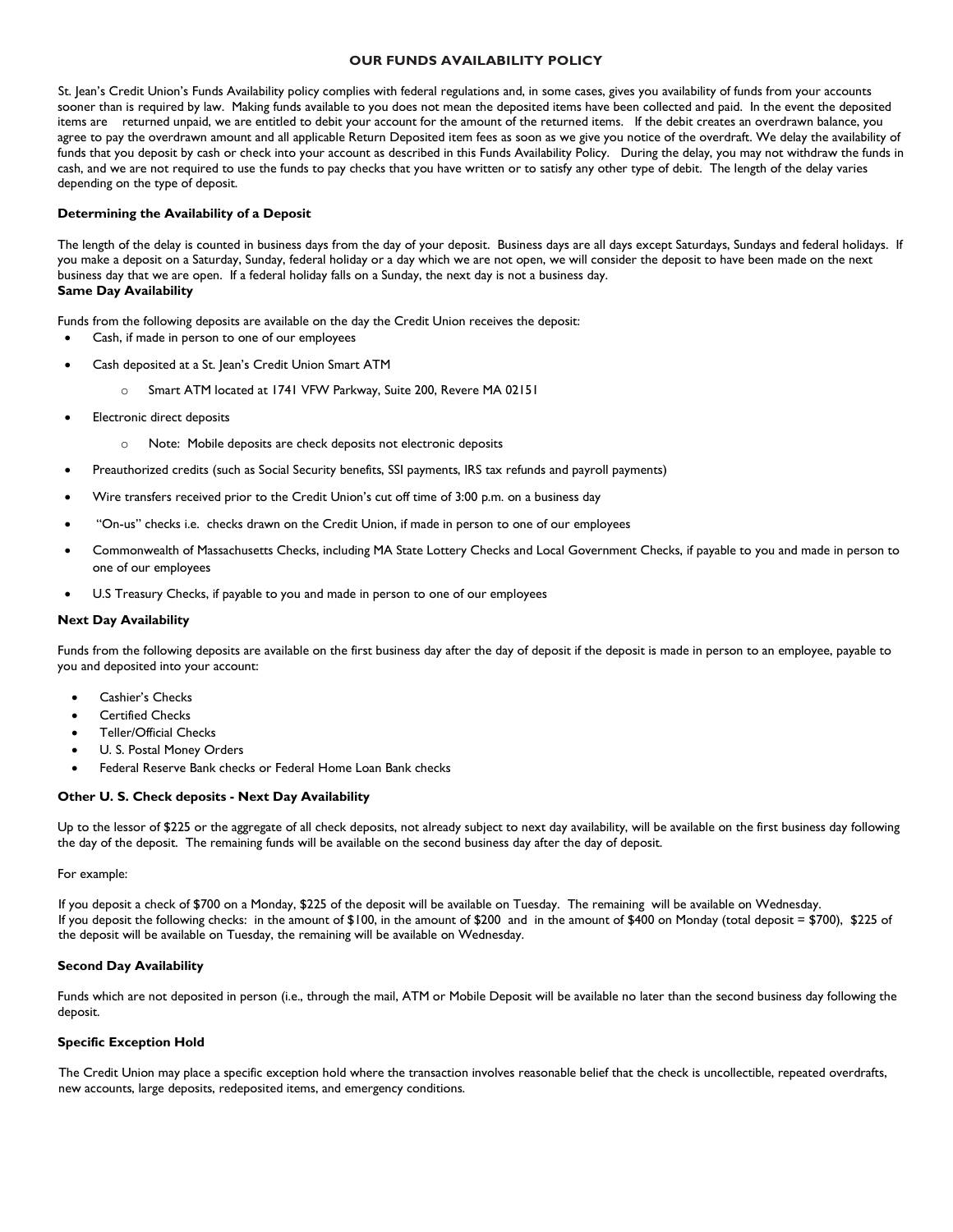# **Specific Exceptions**

## **1. Uncollectible Checks**

- Stale dated check (over six months old).
- Improper endorsement.
- Evidence suggests that the member is engaged in check kiting
- Evidence suggesting forgery or fraud; or
- Credit Union has received a notice of dishonor from the financial institution against which the check is drawn.
- **2. Repeat Overdrafts (Accounts overdrawn more than five times or overdrawn by \$5,525 in the** last six months). An account will retain its " repeat overdraft" status for six months from the last overdraft.
- **3. New accounts,** Sole transaction account with the Credit Union less than 30-days old.
	- Refer to Special Rules for New Account
- **4. Deposits Exceeding \$5,525***.* The Credit Union may apply this exception to aggregate deposits in multiple accounts that exceed \$5,525 in one day.
- **5. Re-Deposited Items.** Items previously returned by the paying institution for non-technical reasons, such as missing endorsement or the check is post-dated. Next-day availability is not required on the first \$225 of a day's deposit.
- **6. Emergency Conditions.** Conditions such as war, earthquake, fire, flood, power or equipment failure, suspension of payments from another financial condition, or any other emergency. A hold will be placed on the funds for a reasonable time after the emergency has passed.

## **Notice**

We will notify you if we delay your ability to withdraw funds and we will tell you when the funds will be available. They will generally be available no later than 7 business days after the day of your deposit.

 Should you have any questions, please do not hesitate to contact a Member Service Representative at 978-219-1000, option 5 then option 1

### **Special Rules for New Accounts**

If you are a new member, the following special rules will apply during the first 30 days your account is open. You are considered a "new member" if the owner of the account is new to the Credit Union. A person is new to the Credit Union, unless, within the last 30 calendar days, s(he) has a St. Jean's Credit Union deposit account that had been in existence for a least 30 calendar days.

- Deposits made in cash will be available same day if deposit is made in person to an employee.
- Funds from electronic direct deposits will be available on the business day we receive the deposit.
- Funds from wire transfers, received prior to the Credit Union's cut off time of 3:00 p.m. on a business day, will be available on the business day we receive the deposit otherwise funds will be available on the next business day.
- Funds from the first \$5,525 of a day's total deposits of cashiers, certified, teller's, traveler's and federal, state and local government checks will be available on the first business day after the day of your deposit if the deposit meets certain conditions. For example, the checks must be payable to you. The excess of \$5,525 will be available on the seventh business day after the day of your deposit. If your deposit of these checks (other than a U. S. Treasury check) is not made in person to one of our employees, the first \$5,525 will not be available until the second business day after the day of your deposit.
- Funds from all other checks (other than foreign checks) will be available no later than the seventh business day after the day of your deposit.
- Same day availability is not required on "on us" checks.
- Next-day availability is not required on the first \$225 of a day's deposit.

### **Notice**

We will notify you if we delay your ability to withdraw funds and we will tell you when the funds will be available. Generally, the funds will be available no later than 7 business days after the day of your deposit. Should you have any questions, please do not hesitate to contact a Member Service Representative at 978-219-1000, option 5 then option 1

# **Deposits at Proprietary ATMs**

 Some Proprietary ATMs do not accept deposits. Funds deposited at a Proprietary ATM are considered deposited when placed in the ATM. Funds deposited (cash or check) made at Proprietary ATM will not be available until the second business day after the day of deposit. Funds from the following deposits are available on the day the Credit Union receives the deposit.

• Cash, if you make the deposit at a St. Jean's Credit Union Smart ATM (Smart ATM located 171 VFW Parkway, Suite 200 Revere MA 02151)

 After being credited to your account, the funds are subject to the same availability rules listed within this agreement. For your protection, all deposits made in an ATM are verified. You agree that the Credit Union's count will be final.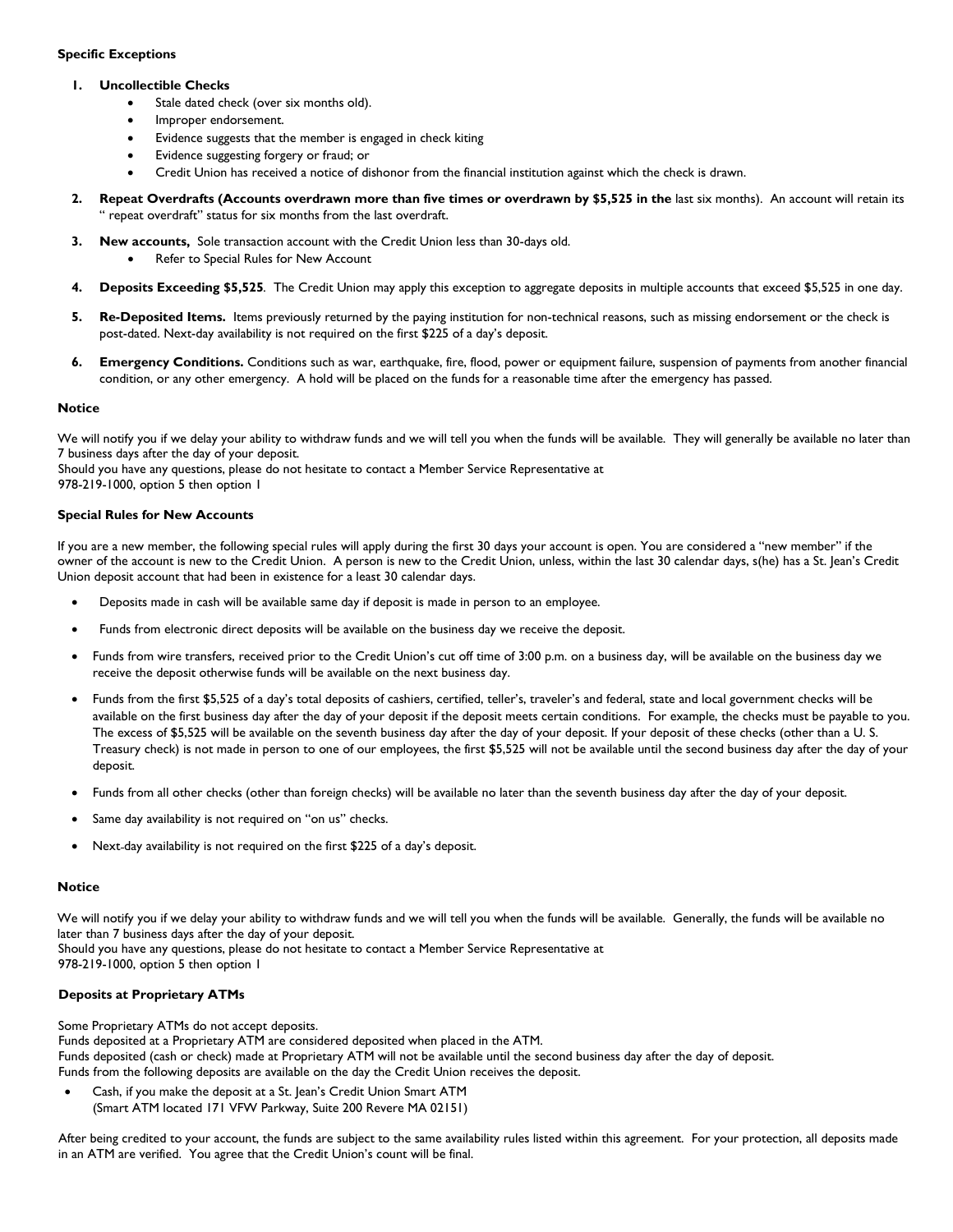# **Deposits at Non-Proprietary ATMs**

Deposits at automated teller machines (ATMs) we do not own or operate are not permitted. All ATMs that we own or operate are identified as our machines.

# **Holds on Other Accounts (Check Cashing)**

If we cash a check for you that is drawn on another financial institution, we may withhold the availability of a corresponding amount of funds that are already in your account. The funds will be available at the time funds from the check we cashed would be available if you had deposited it.

### **Holds on Other Funds (Other Account)**

If we accept for deposit a check that is drawn on another financial institution, we may make funds from the deposit available for withdrawal immediately but delay your availability to withdraw a corresponding amount of funds that you have on deposit in another account with us. The funds in the other account would not be available for withdrawal until the time periods that are described elsewhere in this disclosure for the type of check that you deposited.

### **Foreign Items**

A foreign check is accepted on a collection basis and availability generally depends on the country of origin. A foreign check is a check drawn on a financial institution located outside the United States or on a branch of a U.S. financial institution located outside of the United States. Payment on checks drawn on foreign financial institutions may be subject to governmental restrictions and can take an extended time to collect. Deposited items that are drawn on financial institutions outside the U.S., and not payable at or through a U.S. branch or correspondent financial institution will not be made available to you until we receive notification of payment.

### **Returned Checks**

If funds have been made available and withdrawn from a recent check deposit, and the check is returned for any reason including improper endorsement, you are responsible for the full amount of the check and any fees.

### **Substitute Checks**

A substitute check is a legally sanctioned document with all the rights and obligations given to the original check written from your checkbook. Substitute checks are paper copies created from electronic images of original paper checks (front and back, with all endorsements). Each substitute check also includes a statement identifying it as a legal copy of the original check.

### **ELECTRONIC FUNDS TRANSFER DISCLOSURE**

As a valued member of ST.JEANS CREDIT UNION, you can take advantage of our many convenient electronic services. We are providing you with this Electronic Funds Transfer (EFT) Disclosure and Agreement, as amended from time to time ("Agreement"), to inform you of the terms and conditions governing the use of our electronic transfer services. This Agreement takes the place of any prior agreements and disclosures governing the use of our electronic services. If you use or allow others to use the electronic services offered by the Credit Union, you are agreeing to the terms and conditions of this Agreement. In this Agreement, the term "you" and "your(s)" refer to you, the member, and the terms "we,""us" and "our(s)" refer to the Credit Union. This Agreement applies if we have given you a plastic card and "PIN" (personal identification number) to access your account and/or you access your account by telephone or through our web-based branch. Here is some basic language you need to know to better understand this Agreement. An EFT occurs whenever you transfer your funds from one of your accounts using an ATM (automated teller machine), a POS (point of sale) terminal such as, for example, at a gas station where you "pay at the pump" or a department store sales counter, by telephone or over the Internet on a personalcomputer.

#### **General Disclosure Statement**

EXCEPT WHERE OTHERWISE PROVIDED IN THIS AGREEMENT,YOU MAY NOT STOP PAYMENT ON ELECTRONIC FUNDS TRANSFERS; THEREFORE, YOUSHOULD NOT EMPLOYELECTRONIC ACCESS FOR PURCHASESAND/OR SERVICES UNLESSYOUARE SATISFIEDTHATYOUWILL NOTNEEDTO STOP PAYMENT.

The initiation by you of your Electronic FundsTransferfrom your account will, except as otherwise provided in this agreement, effectively eliminate your ability to stop payment of the transfer.

### **1. Protected Consumer Use of E.F.T**

Electronic Funds Transfer Laws (Chapter 167B of the Massachusetts General Laws) were enacted to provide means for financial institutions, businesses, and consumers to conduct their business relations more conveniently. Transferring funds electronically will supplement the use of checks, credit and cash and will not replace these present methods of doing business. As a consumer, you should be aware of your rights if you utilize the EFT system.

(a) Prohibition of compulsory use. No person may:

Require you to use a pre-authorized Electronic Funds Transfer as a condition for the extension of credit unless the credit is being extended in connection with a NOW ACCOUNT LINE OF CREDIT plan, or is being extended to maintain a specified balance in your account, or

Require you either to accept a transfer service or to establish an account which is accessed electronically as a condition of employment or receipt of a government benefit, or

Require you to pay electronically for the purchase of goods or services.

If your account isto be credited by a pre-authorized transfer, you may choose the financial institution to which the transfer may be made, if the institution istechnically capable of receiving such pre-authorized transfer.

(b)Waiver ofrights. No writing or agreementsigned by you can waive the rights conferred to you unless you decide to waive these rightsin settlement of a dispute or action.

(c) Discounts. No store or retail business may offer a discount to you for making payment on any purchases of goods or services by electronic payment, rather than by cash, check, orcharge.

(d) Refunds. If it is the policy of a store or retail business to give cash refunds in return for an item purchased by cash, then this policy must also cover refunds for items purchased by Electronic FundsTransfer unless it is clearly disclosed at the time the transaction is consummated that no cash or credit refunds are given for payments made by Electronic FundsTransfer.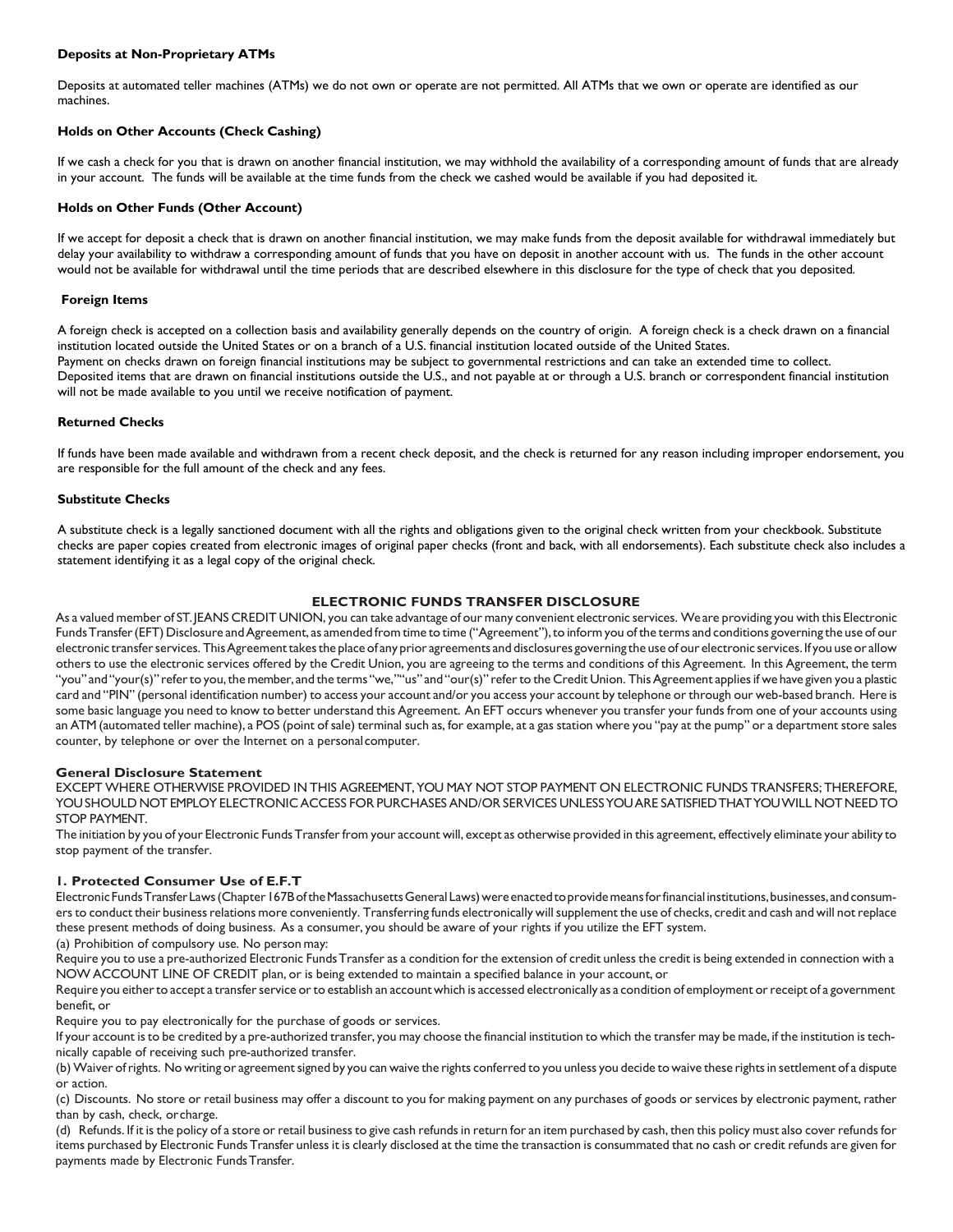(e) Suspension ofobligations. If aperson agreestoaccept payment bymeansof an Electronic FundsTransfer and the systemmalfunctions,preventing such a transfer, then the customer's obligation is suspended until the transfer can be completed, unless that person, in writing, demands payment by other means.

(f) Criminal liability. Procuring or using a card, code, or othermeans of electronic accessto an account with the intentto defraud is a basisfor criminal liability. If we go to court for any reason, we can use a copy,microfilm, or microfiche of any document to prove what you owe orthat a transaction hastaken place, and the copy, microfilm, or microfiche will have the same validity as the original.

(g) POS truncated checks. Point of Sale truncated checks presented electronically, and the fees for represented checks, are EFT transactions subject to the terms and conditions of this EFT disclosure.

(h) Electronic Check ConversionTransactions.When you provide a check as payment, you authorize us eitherto use information from your check to make a onetime electronic fund transfer from your account or to process the payment as a check transaction. Funds may be debited from your account assoon as the same day payment is received, and, as applicable, your check will not be returned. If your payment is returned due to insufficient funds in your account, you authorize us to make a one-time electronic fund transfer from your account to collect the appropriate NSF Items Returned, Insufficient Funds Fee as shown in our Schedule of Fees.

# **2. Errors in Electronic Funds Transfers or Questions About Your Electronic FundsTransfers.**

We must hear from you no later than 60 days after we sent you the FIRST statement on which the problem or error appeared. You must provide us with the following:

a) Your name and account number;

b) Description of the error you are unsure about and why you believe it is an error or why you need more information;

c)The dollar amount of the suspected error.

We will tell you the results of our investigation within 10 business days after we hear from you and will correct any error promptly. If we need more time, however, we may take up to 45 days to investigate your complaint or question. If we decide to do this, we will provisionally re-credit your account within 10 business days for the amount you think is in errorso that you will have the use of the money during the time it takes usto complete our investigation. If we ask you to put your complaint or question in writing and we do not receive it within 10 business days, we may not provisionally re-credit your account.

If we determine that there was an error on our part, we shall correct the error within 1 business day after the determination. We will tell you results within 3 business days after we finish our investigation. If we decide that there was no error, we will send you a written explanation.

You may ask for copies of the documents that we used in our investigation and we must make these available to you for your inspection. For a reasonable fee covering our duplication costs, we will provide you with any such documents which you request. If your alleged error concerns a transferto orfrom a third party, our investigation may be limited to our records.We will provide you with copies. If we decide that there was no error, you may want to contact such third party to pursue the matter further.

If you think your statement or receipt is incorrect or if you need more information about a transfer listed on your statement:

Telephone us at (978) 219-1000 option 5 then option 1 during the business days and hours indicated within this agreement (refer to #8); Or write us promptly at St. Jean's Credit Union ATTN: Member Services, 370 Highland Salem MA 01970.

# **3. Our Liability for Failure to Make Transfers.**

If we do not complete a transfer to or from your account on time or in the correct amount according to our agreement with you, we will be liable for your losses or damages. However, there are someexceptions.

We will not be liable in the following situations:

If through no fault of ours, you do not have enough money in your account to make the transfer.

If the transfer will cause you to exceed the credit limit on any line of credit authorized through use of the card.

If theVISA, Debit MasterCard, SUM or other approved network ATM or designated retail point-of-sale terminal was not working properly and you knew about the breakdown when you started the transfer.

If theVISA,Debit MasterCard, SUM or other approved networkATMor designated retail point-of-sale terminal where you are making the transfer does not have enough cash.

If circumstances beyond our control (such asfire orflood) prevent the transfer, despite reasonable precautionsthat we have taken.

If the funds are subject to legal process or other encumbrance restricting such transfer.

If you and/or your service bureau set up an EFT transfer incorrectly.

If the Credit Union believes that something is wrong, for example, that your Card has been stolen.

For pre-authorized transfers, if through no fault of the Credit Union, the payment information for a pre-authorized transfer is not received.

### **4. Pre-authorized Transfers.**

(a) Right to stop payment and procedure for doing so. If you have told us in advance to make regular payments out of your account, you can stop any of these payments by contacting us at the appropriate address or telephone number printed within this booklet in time for us to receive your request 3 business days or more before the payment is scheduled to be made. If you call, we may also require you to put your request in writing and get it to us within 14 days after you call. Once we have processed your stop payment request, we will stop all payments, in the amount indicated by you, to the third party named in your request, unless you instruct us in writing to resume making payments.

(b) Notice of varying amounts. If these regular payments may vary in amount, the person you are going to pay will tell you, 10 days before each payment, when it will be made and how much it will be. However, the payee may give you the option to choose to get this notice only when the payment would differ by more than a stated amount from the previous payment, or when the amount would fall outside certain limits that you have set.

(c) Liability for failure to stop payment of pre-authorized transfer. If you order us to stop one of these payments 3 business days or more before the transferis scheduled, and we do not do so, we will be liable for your actual losses or damages.

### **5. Your Right to Receive Documentation of Transfers.**

(a) Terminal transfers. You can get a receipt at the time you make any transfer to or from your account when you use a VISA, Debit MasterCard, SUM or other approved network ATM or designated retail point-of-sale terminals.

(b) Pre-authorized credits. If you have arranged to have direct deposits made to your account at least once every 60 days from the same person or company, and you DO NOT receive verification each time a deposit is made from that party, you may call us at the appropriate telephone number during the business hours indicated within this agreement to find out whether a deposit has been made. Check your statements to verify pre-authorized credit as described above. (c) Periodic statements. You will be sent Monthly Statements.

(d) Exception forreceiptsin small-value transfers.A financial institution is not required to make available a receipt if the amount of the transferis \$15 orless.The fact that an institution does not make a terminal receipt available for a transfer of \$15 or less is not an error for purposes of Error Resolution.

### **6. Evidence**

Any documentation provided toyouwhich indicatesthat an Electronic FundsTransferwasmade shall be admissible as evidence ofsuch transfer and shall constitute prima-facie (self-evident) proof that such transfer was made.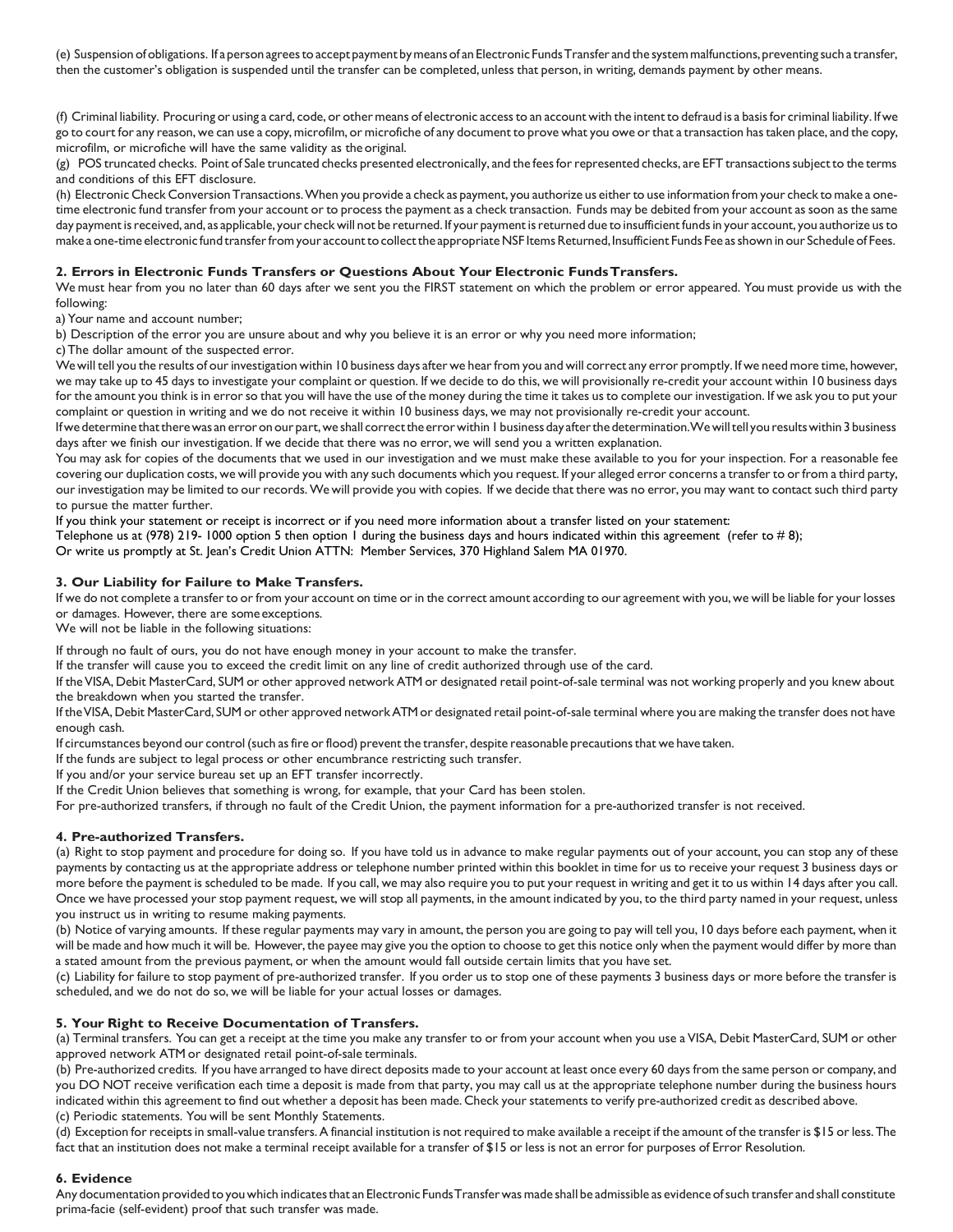### **7. Disclosure of Account Information to Third Parties.**

In order that your privacy may be protected, we will not disclose any information about you or your account to any person or organization, or agency except:

for certain routine disclosures necessary for the completion of a transfer;or for verification of the condition and existence of our account for credit bureau or merchant; or

to persons authorized by law in the course of official duties; or

to our auditors, service providers, affiliates, attorneys, or collection agents in the course of their duties; or

pursuant to a court order or lawful subpoena;or

to consumer reporting agency as defined in Mass General Laws; or

by your written authorization which shall automatically expire 45 days after our receipt of your authorization.

If an unauthorized disclosure has been made, we must inform you of the particulars of the disclosure within 3 business days after we have discovered that an unauthorized disclosure has occurred.

### **8. Business Days/Hours**

Monday thru Friday 8:30 AM to 4:30 PM. Holidays not included.

#### **9. Terminating this Agreement**

If you wish to terminate this Agreement, notify us in writing at the appropriate address printed within this booklet. We may also terminate this Agreement at any time.

# **10. Amendments**

We have the right to change thisAgreement from time to time. Wewill notify you at least 30 days before a change will take effect if it will cause you greater costs or liability, or if it will limit your ability to engage in electronic transfers. We do not have to notify you in advance, however, if the change is necessary for security reasons.

#### **11. Rules, Regulations and Other Agreements**

Your accounts may also be governed by other agreements between you and this Credit Union. If any terms of other agreements are in conflict with the terms of this Agreement, the terms in this Agreement shall be followed.

#### **12. Notices**

All notices from us will be effective when we have mailed them or delivered them to the last known address that we have for you in our records. In the case of a joint account, notice to or from one account holder will be effective for all the account holders.

#### **13. Collection Expenses**

You agree to pay all reasonable expenses including attorney fees incurred by us in order to collect what you owe, or to enforce the terms and conditions of this agreement.

### **14. Advisory Against Illegal Use**

Youagree not to use your card(s) for illegal gambling or other illegal purpose. Display of a payment card logo by, for example, an online merchant does not necessarily mean that transactions are lawful in all jurisdictions in which the cardholder may belocated.

#### **15. Laws Applicable to the Agreement**

The laws of the State of Massachusetts and any applicable Federal laws will apply to this Agreement. If any terms or the Agreement cannot legally be enforced, the Agreement is considered changed to the extent necessary to comply with the laws.

#### **16. Fees**

Your account will be charged any applicable fees, charges, and or penalties as set forth in our Schedule of Fees included with this disclosure.

### **17. Transaction Limitation**

Per Regulation D, for Money Market Accounts, if applicable, the member is permitted to make no more than six transfers and withdrawals, or a combination of such transfers and withdrawals, per calendar month or statement cycle (or similar period) of at least four weeks, to another credit union account of the member or to a third party by means of a preauthorized or automatic transfer, or telephonic (including data transmission) agreement, order or instruction, or by check, draft,debit card or similar order made by the member and payable to third parties. Deposits are unlimited.

# **BANKING CARDHOLDER AGREEMENT**

THE FOLLOWINGTERMS AND CONDITIONS ARE APPLICABLETOYOURATM,AND ANY DEBIT MASTERCARD SERVICE, UNLESS OTHERWISE INDI-CATED.THESETERMS APPLYWHETHER OR NOTYOU HAVE A NOW ACCOUNT LINE OF CREDIT FORYOUR ACCOUNT.

### **1. Issuance of Card**

You have requested ST. JEAN'S CREDIT UNION to issue you a Card that can be used to access funds in your Account. The system has selected a PIN that must be used with the Card for transactions that require use of a PIN. Do not reveal your PIN to anyone else or write it down where it available to other. Use of your PIN legally binds you to this agreement.

### **2. Responsibility for Transactions**

You are responsible for all transactions you make with the Card or that you authorize another person to make with the Card. If the Account is a joint Account, all transactions involving the Account are jointly and severally binding on all Account holders. Section 13 below tells you about your responsibility for unauthorized transactions.

### **3. Your Selected Accounts**

You can request a card to access a NOW Account(s), Money Market Account(s), or Regular Savings Account(s). The word "selected" will be used to describe the Credit Union Accounts to which you properly request the card toaccess.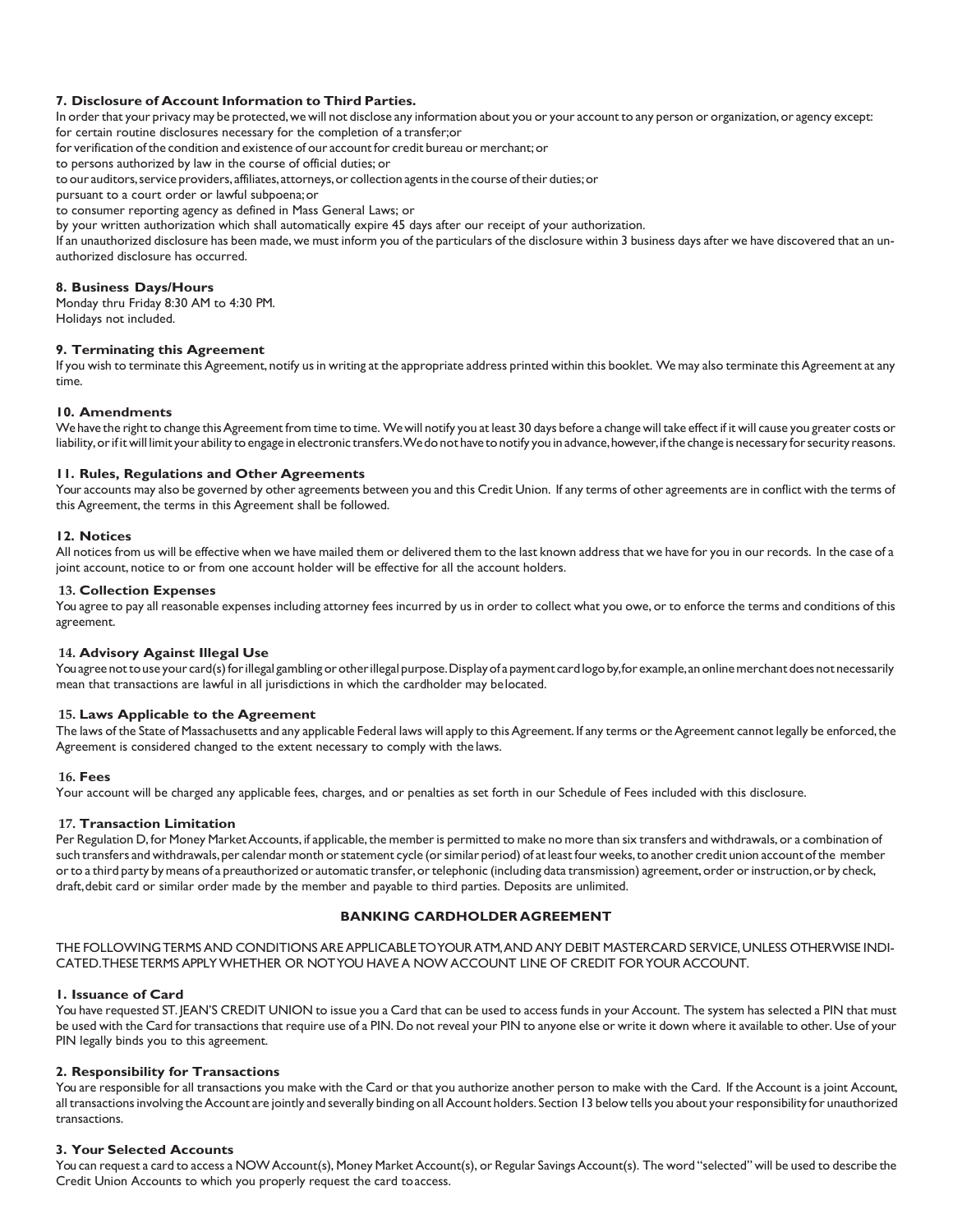# **4. Use of the Card**

You may use the Card or ATM Access with or without your PIN (as applicable) to:

Withdraw cash from your Account at any MASTERCARD, SUM or other approved network ATM or financial institution or purchase goods at merchants accepting the card subject to your daily withdrawal limits. (See section6);

Make Deposits to your designated Account(s), Money Market Account(s), or Regular Savings Account(s) at our Lynn Branch, our Salem Branch or our Seaport Branch ATMs only;

Transfer funds between your designated a NOW Account(s), Money Market Account(s), or Regular Savings Account(s); Make Account Balance Inquiries.

Some of these services may not be available at all terminals. Use of the Card(s) is subject to the terms and conditions of your Account and any future changes to your Account may affect your use of the Card(s).

# **5. Overdrafts**

You promise to pay the Credit Union immediately upon demand for any negative (overdraft) balance arising in your Account. If you do not have NOW Account line of credit privileges, the Credit Union may deduct the amount of any overdraft on your Account from any other Account you have with the Credit Union, except an Individual RetirementAccount.You agree not to use your Card for a transaction that would cause the balance in any selected Regular Savings or NOWAccount to go below zero, or that would cause any line of credit balance to go above your line of credit, or that would cause a withdrawal or transfer from an Account that you do not have or have not selected. We will not be required to complete any such transaction, but if we do, you agree to pay us the excess amounts of improperly withdrawn or transferred funds immediately upon request.

### **6. Limitations on Dollar Amounts and Frequency of Transactions**

Up to your available credit limit, your combined maximum daily withdrawal, per card, may not exceed these amounts. We may limit or refuse to complete a transaction when necessary for security reasons.You agree not to use your card(s) for illegal gambling or other illegal purpose. Display of a payment card logo by, for example, an online merchant does not necessarily mean that transactions are lawful in all jurisdictions in which the cardholder may be located.

# **DAILY LIMITS**

| (All Amounts Below Subject To Your Available Credit Limits) |                       |                            |  |
|-------------------------------------------------------------|-----------------------|----------------------------|--|
| <b>DEBIT CARD: \$1,000.00</b>                               | ATMACCESS: \$1,000.00 | COMBINED LIMIT: \$2.000.00 |  |
| POINT OF SALE (POS): \$1,000.00                             | ATM: \$1,000.00       | COMBINED LIMIT: \$2,000.00 |  |

# **7. Charges for Transactions**

Refer to Credit Union Schedule of Fees for charges.

Some foreign ATM Networks/Financial Institutions charge for access to their machines.

The amount of any such charges will be deducted automatically from your selected Account(s). Transactions at any St. Jean's owned and operated ATM are free.

### **8. Your Option to Limit Cash Withdrawals**

In addition to dollar amount limitationsfor withdrawal using yourATMor Debit Card and/or Personal Identification Number(PIN) that we may establish, you have the option to limit the amount of cash that can be withdrawn by your ATM or Debit Card to \$50 per day or some other amount acceptable to us.

### **9. Right to Receive Documentation of Transactions**

You will receive a receipt at the time you make any transfer to or from your Account using an ATM or point-of-sale terminal.You will be sent a monthly Account statement showing the Transactions made with the Card unless there are no Transactions in a particular month. In any case, you will be sent a statement at least quarterly.

### **10. Business Hours**

Monday thru Friday 8:30 AM to 4:30 PM Holidays are not included.

### **11. Business Days**

The business days of the Credit Union are Monday through Friday. Holidays are not included.

### **12. Disclosure of Account Information to Third Parties**

The Credit Union will disclose information to third parties about your Account or the Transactions you make:

- (1) when it is necessary for completing transactions; or
- (2) in order to verify the existence and condition of your Account for a third party as in a credit bureau or merchant; or
- (3) in order to comply with government agency or court orders,or
- (4) if you give us your written permission.

### **13. Liability for Unauthorized Transactions**

Tell us AT ONCE if you think your card and/or PIN has been lost, stolen or used without your permission.Telephoning is the best way, if any, of minimizing your possible losses. You can lose no more than \$50 if you fail to give us notice of your lost or stolen card and/or code and your card and/or code is used without your permission.

If you think your card and/or PIN has been lost or stolen or that someone has transferred or may transfer money from your account without your permission, call or write us at the telephone number or address listed in Section 15 below.

### **14. Refusal to Honor Card**

The Credit Union is not liable for the refusal or inability of any electronic terminal to honor the Card or to complete a withdrawal from your Account, or for their retention of the Card. The Credit Union is also not responsible for the refusal of any merchant or financial institution to honor the Card or for their retention of the Card.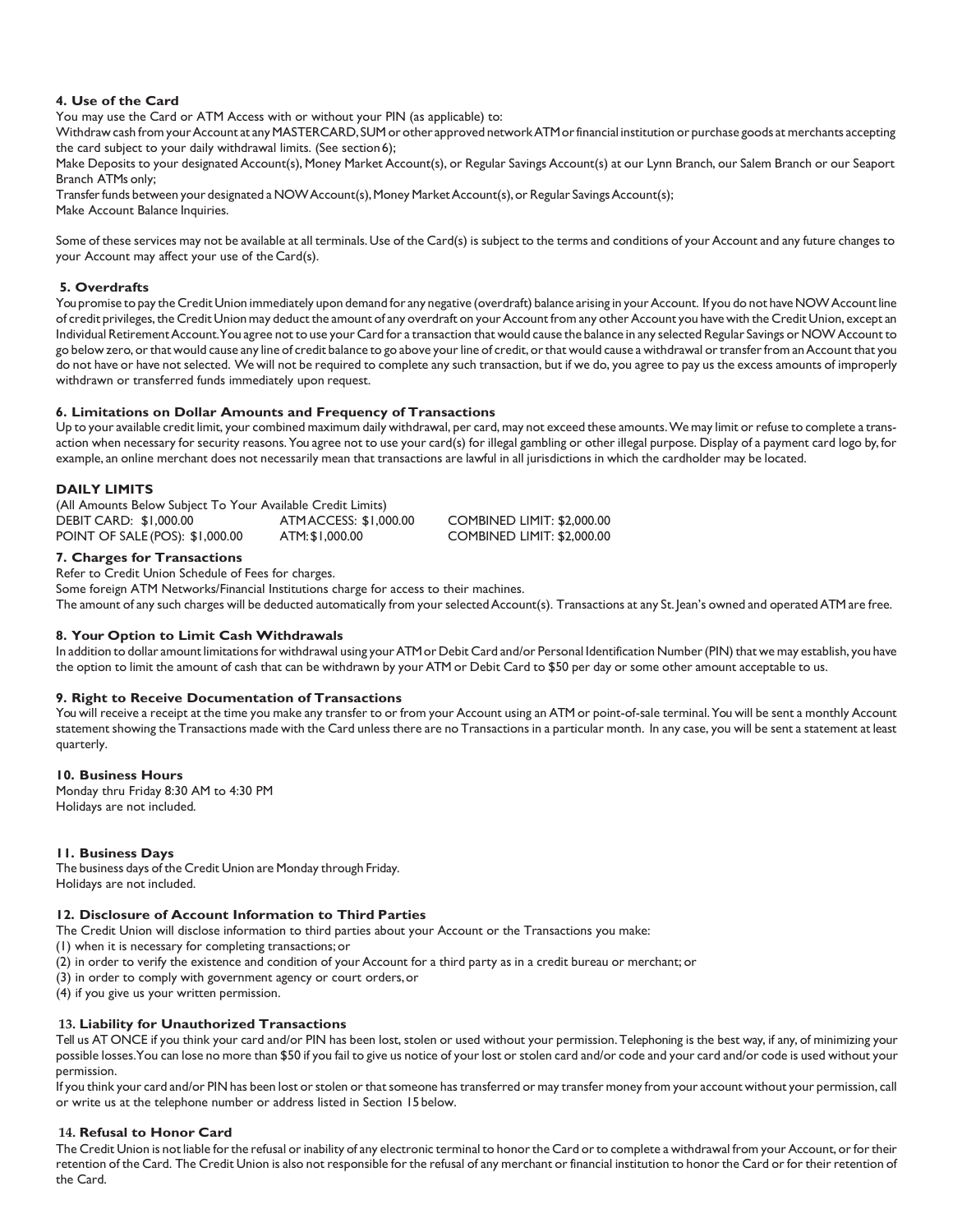## **15. How to Notify the Credit Union in the Event of an Unauthorized Transaction**

If you believe the Card or PIN has been lost or stolen or that someone has transferred or may transfer money from your Account without your permission call us FIRST at (978) 219-1000 option 5. Then write us at: 370 Highland Avenue, Salem MA 01970 (after hours only, for Lost or Stolen ATM/Debit Cards call: 888-849-6046).

## **16. Rules of Account**

All Transactions covered by this Agreement are also subject to all rules and agreements that govern the account(s) being debited or credited in connection with a Transaction, except as modified by thisAgreement.

### **17. Foreign Transactions**

If you perform a transaction with your VISA or DEBIT MASTER CARD in a currency other than U.S. dollars, VISA or MASTERCARD International Inc. will convert the charge into a U.S.Dollar amount.

VISA or MASTERCARD International will use its currency conversion procedure, which is disclosed to institutionsthat issue their cards. Currently the currency conversion rate used by VISA and MASTERCARD International to determine the transaction amount in U.S. dollars for such transactions is generally either a government mandated rate or a wholesale rate determined by VISA or MASTERCARD International for the processing cycle by which the transaction is processed, increased by an adjustmentfactor.

### **18. Transaction Limitations**

Per Regulation D, for Money Market Accounts, if applicable, the member is permitted to make no more than six transfers and withdrawals, per calendar month or statement cycle (or similar period) of at least four weeks, to another credit union account of the member or to a third party by means of a preauthorized or automatic transfer, or telephonic (including data transmission) agreement, order or instruction, or by check, draft, debit card or similar order made by the member and payable to third parties.Deposits are unlimited. If you exceed the transaction limitations set forth above, your account issubject to closure by the Credit Union.

# **19. Effect of Agreement**

Even though the sales, cash advance, or other slips that you sign or receive when using the Card or the Account number on the Card may contain different terms, this Agreement is the sole Agreement that applies to allTransactions involving the Card.

# **20. Additional Bene its/Card Enhancements**

The Credit Union may from time to time offer additional services to your Account. Some may be at no additional cost to you and others may involve a specified fee. You understand that the Credit Union is not obligated to offer such services and may withdraw or change them at any time.

# **21. Changing Terms**

The Credit Union may change thisAgreement from time to time by giving you written notice. If any change results in greater cost or liability to you or decreases access to your Accounts, you will be given at least 21 days prior notice of the change.

### **22. Termination of Account**

The Credit Union reserves the right to cancel your Card at any time. You also may cancel your Card at any time. The Card remains the property of the Credit Union. If either of you or the Credit Union cancels your Card, you agree to return the Card to the Credit Union or destroy it upon the Credit Union's request.

# **23. No Waiver**

The Credit Union can delay enforcing any of its rights under this Agreement and the law any number of times without losing them.

### **24. Negative Reporting**

The Credit Union may report information about your account to credit bureaus. Late payments, missed payments, or other defaults on your account may be reflected in your credit report.

# **ST. JEAN'S CREDIT UNION ONLINE STATEMENTS USER AGREEMENT**

### **Definitions**

As used in this Agreement, the words "we", "our", "us", and "STJCU" mean St. Jean's Credit Union. "You", "your", and "user" refer to the account holder authorized by STJCU to receive electronic delivery of periodic account statements, "Online Statements" under this Agreement. "Account" or "Accounts" mean your accounts at STICU.

### **Agreement**

This Agreement is a contract that establishes the terms covering the electronic delivery of your periodic account statements ("Online Statements") for your accounts at St. Jean's Credit Union. By entering into this Agreement, you accept all the terms and conditions contained herein. Please read it carefully. If you sign up to receive Online Statements, the terms and conditions of the deposit agreement and disclosures for each of your STJCU accounts, as well as your other agreements with STJCU such as loans, continue to apply.

### **Consent to Electronic Delivery of Account Statements (Online Statements)**

When you sign up for Online Statements, you agree to receive your periodic account statements online through our Internet Banking site. Your Online Statements will contain the same content as the paper version you have been receiving, which includes: account balances, transaction activity, electronic funds transfer information, year-to-date interest, and error notification procedures. The choice, (paper or an online statement) that is recorded on our system on the day the statement is generated will be the only method used to deliver that month's statement. You should allow 3 business days for any on-line change requests to become available.

# **Consent to Electronic Delivery of Electronic Notices and Disclosures**

When you sign up for Online Statements, you agree to accept the annual Privacy Notice and other applicable consumer disclosures electronically.

### **Security**

You understand the importance of your role in preventing misuse of your accounts and you agree to promptly examine your online statements for each of your accounts as soon as you receive it. You agree to protect the confidentiality of your account and account number, and your personal identification number and/or password.Youunderstandthatpersonal identificationby itselfortogetherwithinformationrelatedtoyour account,may allowunauthorizedaccesstoyour account. Any misuse or loss resulting from the misuse of this information is the responsibility of the user. We cannot and do not warrant that all data transfers utilizing online